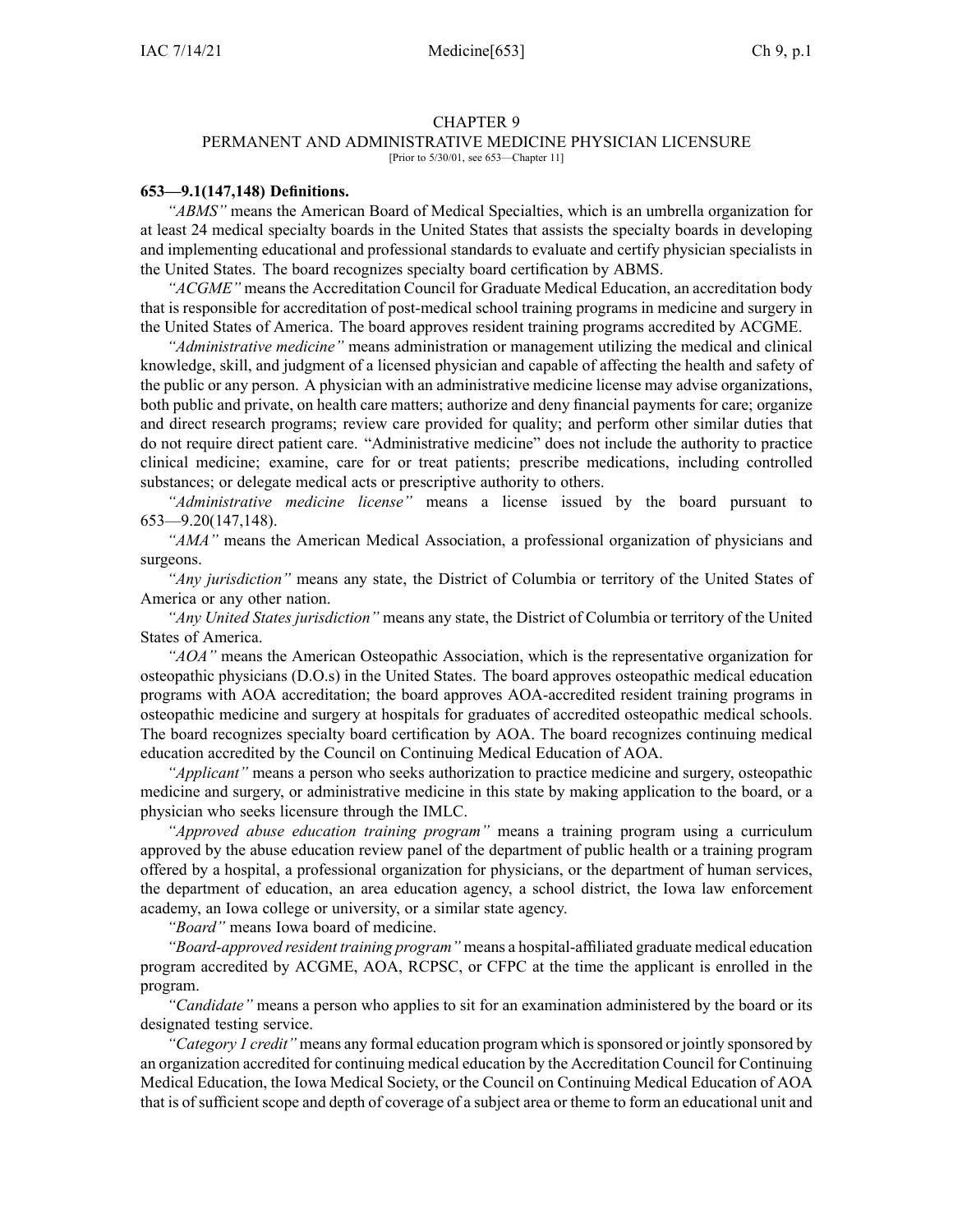#### Ch 9, p.2 Medicine[653] IAC 7/14/21

is planned, administered and evaluated in terms of educational objectives that define a level of knowledge or <sup>a</sup> specific performance skill to be attained by the physician completing the program. Credits designated as formal cognates by the American College of Obstetricians and Gynecologists or as prescribed credits by the American Academy of Family Physicians are accepted as equivalent to category 1 credits.

*"CFPC"* means the College of Family Physicians of Canada, an organization that accredits graduate medical education in family practice in Canada.

*"COCA"* means the Commission on Osteopathic College Accreditation.

*"COMLEX"* means the Comprehensive Osteopathic Medical Licensing Examination that is recognized by the board as the licensure examination that replaced the NBOME examination for graduates of osteopathic medical schools or colleges.

*"Committee"* means the licensure committee of the board.

*"COMVEX-USA"* means the Comprehensive Osteopathic Medical Variable-Purpose Examination for the United States of America. The National Board of Osteopathic Medical Examiners prepares the examination and determines its passing score. A licensing authority in any jurisdiction administers the examination. COMVEX-USA isthe current evaluative instrument offered to osteopathic physicians who need to demonstrate current osteopathic medical knowledge.

*"Conviction"* for the purposes of licensure through the IMLC means <sup>a</sup> finding by <sup>a</sup> court that an individual is guilty of <sup>a</sup> criminal offense through adjudication, or entry of <sup>a</sup> plea of guilt or no contest to the charge by the offender. Evidence of an entry of conviction of <sup>a</sup> criminal offense by the court shall be considered final for the purposes of disciplinary action by <sup>a</sup> member board of the IMLC.

*"Core credentials"* means those documents that demonstrate the applicant's identity, medical training and practice history. "Core credentials" includes but is not limited to: medical school verification, medical school diploma, examination history, current ECFMG status report, fifth pathway certificate, and postgraduate training verification.

*"Criminal offense"* for the purposes of licensure through the IMLC means <sup>a</sup> felony, gross misdemeanor, or crime of moral turpitude.

*"Current, active status"* means <sup>a</sup> license that is in effect and grants the privilege of practicing administrative medicine, medicine and surgery or osteopathic medicine and surgery, as applicable.

*"ECFMG"* means the Educational Commission for Foreign Medical Graduates, an organization that assesses the readiness of foreign medical school graduates to enter ACGME-approved graduate medical education programs in the United States.

*"Expedited license"* means <sup>a</sup> full and unrestricted medical license granted by <sup>a</sup> member state to an eligible physician through the process set forth in the IMLC.

*"FCVS"* means the Federation Credentials Verification Service, <sup>a</sup> service under the Federation of State Medical Boards that verifies and stores core credentials for retrieval whenever needed.

*"FLEX"* means the Federation Licensing Examination, <sup>a</sup> licensure examination used in the pas<sup>t</sup> that was approved by the board for graduates with <sup>a</sup> medical degree.

*"Foreign medical school,"* also known as an "international medical school," means a medical school that is located outside of any United States jurisdiction or Canada.

*"FSMB"* means the Federation of State Medical Boards, the organization of medical boards of the United States of America.

*"IMLC"* means the Interstate Medical Licensure Compact enacted in Iowa Code chapter [147B](https://www.legis.iowa.gov/docs/ico/chapter/2018/147B.pdf).

*"Inactive license"* means any license that is not in current, active status. A physician whose license is inactive continues to hold the privilege of licensure in Iowa but may not practice under an inactive Iowa license until the inactive license is reinstated to active status.

*"Incidentally called into this state in consultation with <sup>a</sup> physician and surgeon licensed in this state"* as set forth in Iowa Code section [148.2\(5\)](https://www.legis.iowa.gov/docs/ico/section/148.2.pdf) means all of the following shall be true:

1. The consulting physician shall be involved in the care of patients in Iowa only at the reques<sup>t</sup> of an Iowa-licensed physician.

2. The consulting physician has <sup>a</sup> license in good standing in another United States jurisdiction.

3. The consulting physician provides expertise and actsin an advisory capacity to an Iowa-licensed physician. The consulting physician may examine the patient and advise an Iowa-licensed physician as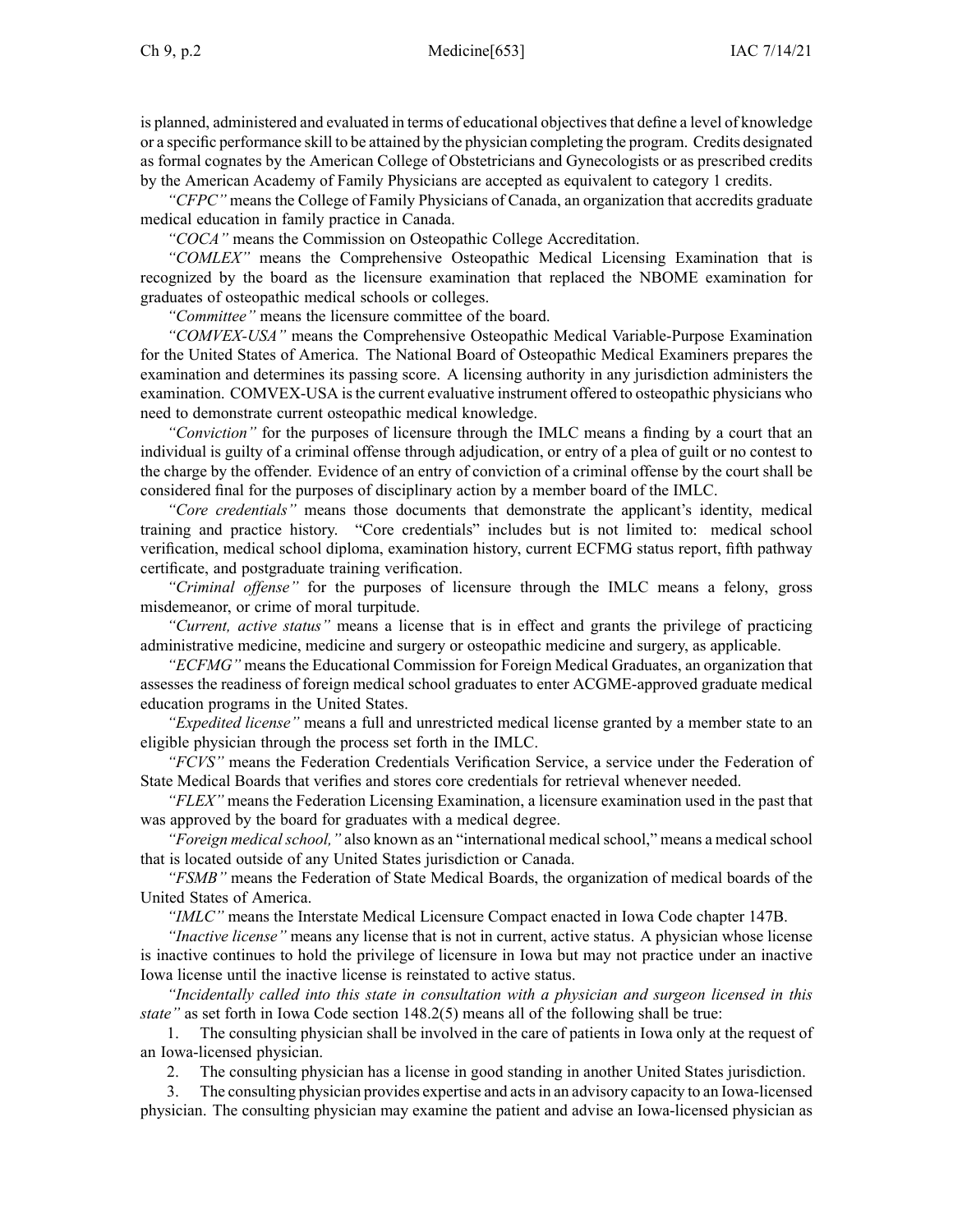to the care that should be provided, but the consulting physician may not personally perform procedures, write orders, or prescribe for the patient.

4. The consulting physician practices in Iowa for <sup>a</sup> period not greater than 10 consecutive days and not more than 20 total days in any calendar year. Any portion of <sup>a</sup> day counts as one day.

5. The Iowa-licensed physician requesting the consultation retains the primary responsibility for the managemen<sup>t</sup> of the patient's care.

*"Initial license"* means the first permanen<sup>t</sup> or administrative medicine license granted to <sup>a</sup> qualified individual.

*"International medical school,"* also known as <sup>a</sup> "foreign medical school," means <sup>a</sup> medical school that is located outside of any United States jurisdiction or Canada.

*"Interstate commission"* means the interstate commission created pursuan<sup>t</sup> to Iowa Code chapter [147B](https://www.legis.iowa.gov/docs/ico/chapter/2018/147B.pdf).

*"LCME"* means Liaison Committee on Medical Education, an organization that accredits educational institutions granting degrees in medicine and surgery. The board approves programs that are accredited by LCME.

*"LMCC"* means enrollment in the Canadian Medical Register as Licentiate of Medical Council of Canada with <sup>a</sup> certificate of registration as proof. LMCC requires passing both parts of the Medical Council of Canada Qualifying Examination.

*"MCCEE"* means the Medical Council of Canada Evaluating Examination, an examination administered in Canada to physicians who graduated from <sup>a</sup> medical school outside of the United States or Canada.

*"Medical degree"* means <sup>a</sup> degree of doctor of medicine and surgery or osteopathic medicine and surgery or comparable education from <sup>a</sup> foreign medical school.

*"National Practitioner Data Bank"* is <sup>a</sup> national data bank of disciplinary actions taken against health professionals, including physicians.

*"NBME"* means the National Board of Medical Examiners, an organization that prepares and administers qualifying examinations, either independently or jointly with other organizations.

*"NBOME"* means the National Board of Osteopathic Medical Examiners, an organization that prepares and administers qualifying examinations for osteopathic physicians.

*"Observer"* means <sup>a</sup> person who is not enrolled in an LCME- or COCA-accredited medical school or osteopathic medical school, who observes care to patients in Iowa for <sup>a</sup> defined period of time and for <sup>a</sup> noncredit experience, and who is supervised and accompanied by an Iowa-licensed physician as defined in [9.2\(3\)](https://www.legis.iowa.gov/docs/iac/rule/653.9.2.pdf). An observer shall not provide or direct hands-on patient care, regardless of the observer's level of training or supervision. The supervising physician may authorize an observer to read <sup>a</sup> chart, observe <sup>a</sup> patient interview or examination, or witness procedures, including surgery. An observer shall not chart; touch <sup>a</sup> patient as par<sup>t</sup> of an examination; conduct an interview; order, prescribe or administer medications; make decisions that affect patient care; direct others in providing patient care; or conduct procedures, including surgery. Any of these activities requires licensure to practice in Iowa. An unlicensed physician observer or <sup>a</sup> medical student observer who is not enrolled in an LCMEor COCA-accredited medical school may touch <sup>a</sup> patient to verify <sup>a</sup> physical finding in the immediate presence of <sup>a</sup> physician but shall not conduct <sup>a</sup> more inclusive physical examination.

An unlicensed physician observer may:

1. Participate in discussions regarding the care of individual patients, including offering suggestions about diagnosis or treatment, provided the unlicensed physician observer does not direct the care; and

2. Elicit information from <sup>a</sup> patient provided the unlicensed physician observer does not actually perform <sup>a</sup> physical examination or otherwise touch the patient.

*"Permanent licensure"* means licensure granted after review of the application and core credentials to determine that the individual is qualified to enter into clinical practice. The individual may only practice when the license is in current, active status.

*"Practice"* means the practice of medicine and surgery or osteopathic medicine and surgery.

*"Primary source verification"* means: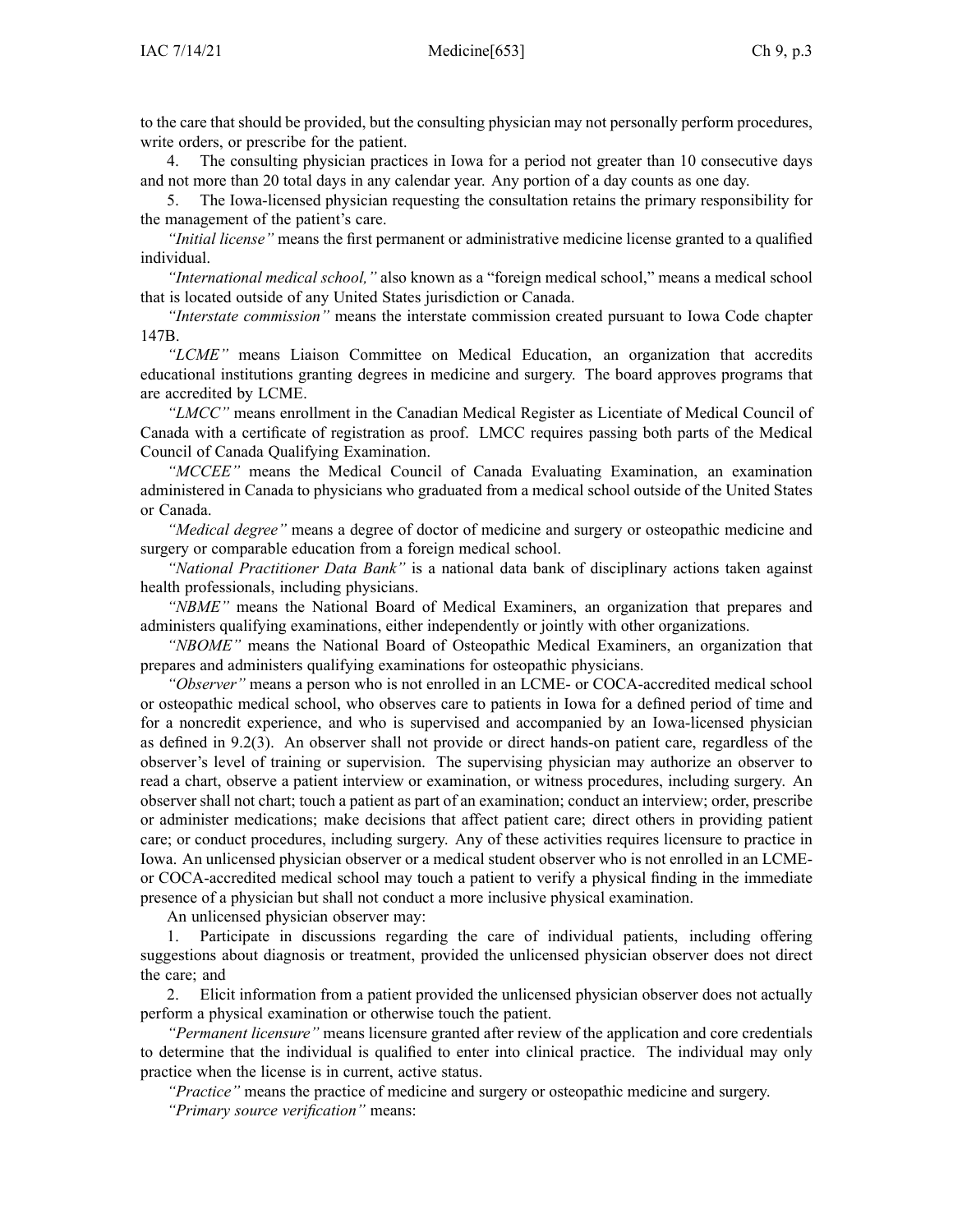1. Verification of the authenticity of documents with the original source that issued the document.

2. Original source verification by another jurisdiction's physician licensing organization.

3. Original source verification by the FSMB's Federation Credentials Verification Service.

*"RCPSC"* means the Royal College of Physicians and Surgeons of Canada, an organization that accredits graduate medical education in Canada.

*"Reinstatement"* means the process for returning an inactive license to current, active status.

*"Relinquishment"* means that <sup>a</sup> person's permanen<sup>t</sup> license to practice medicine and surgery, osteopathic medicine and surgery, or administrative medicine is deemed abandoned if the person fails to renew or reinstate the license within five years after its expiration. A license that has been relinquished is no longer valid or renewable. Relinquishment is not disciplinary in nature.

*"Resident physician"* means <sup>a</sup> physician enrolled in an internship, residency or fellowship.

*"Resident training program"* means <sup>a</sup> hospital-affiliated graduate medical education program that enrolls interns, residents or fellows and may be referred to as <sup>a</sup> postgraduate training program for purposes of licensure.

*"Service charge"* means the amount charged for making <sup>a</sup> service available on line and is in addition to the actual fee for <sup>a</sup> service itself. For example, one who renews <sup>a</sup> license on line will pay the license renewal fee and <sup>a</sup> service charge.

*"SPEX"* means Special Licensure Examination prepared by the Federation of State Medical Boards and administered by <sup>a</sup> licensing authority in any jurisdiction. The passing score on SPEX is 75.

*"Terminated license"* means <sup>a</sup> <sup>a</sup> nondisciplinary process by which an Iowa license issued through the Interstate Medical Licensure Compact is no longer eligible for renewal. A compac<sup>t</sup> license is terminated when <sup>a</sup> licensee no longer meets the IMLC qualifications. A terminated IMLC license may not be reinstated.

*"Training for chronic pain management"* means required training on chronic pain managemen<sup>t</sup> identified in [653—Chapter](https://www.legis.iowa.gov/docs/iac/chapter/653.11.pdf) 11.

*"Training for end-of-life care"* means required training on end-of-life care identified in [653—Chapter](https://www.legis.iowa.gov/docs/iac/chapter/653.11.pdf) 11.

*"Training for identifying and reporting abuse"* means training on identifying and reporting child abuse or dependent adult abuse required of physicians who regularly provide primary health care to children or adults, respectively, as specified in [653—Chapter](https://www.legis.iowa.gov/docs/iac/chapter/653.11.pdf) 11. The full requirements on mandatory reporting of child abuse and the training requirements are found in Iowa Code section [232.69](https://www.legis.iowa.gov/docs/ico/section/232.69.pdf); the full requirements on mandatory reporting of dependent adult abuse and the training requirements are found in Iowa Code section [235B.16](https://www.legis.iowa.gov/docs/ico/section/235B.16.pdf).

*"Uniform application for physician state licensure"* means <sup>a</sup> web-based application that is intended to standardize and simplify the licensure application process for state medical licensure. The Federation of State Medical Boards created and maintains the application. This application is used for all license types issued by the Iowa board of medicine.

*"USMLE"* means the United States Medical Licensing Examination.

[**ARC [8554B](https://www.legis.iowa.gov/docs/aco/arc/8554B.pdf)**, IAB 3/10/10, effective 4/14/10; **ARC [0215C](https://www.legis.iowa.gov/docs/aco/arc/0215C.pdf)**, IAB 7/25/12, effective 8/29/12; **ARC [2346C](https://www.legis.iowa.gov/docs/aco/arc/2346C.pdf)**, IAB 1/6/16, effective 2/10/16; **ARC [2524C](https://www.legis.iowa.gov/docs/aco/arc/2524C.pdf)**, IAB 5/11/16, effective 6/15/16; **ARC [3587C](https://www.legis.iowa.gov/docs/aco/arc/3587C.pdf)**, IAB 1/17/18, effective 2/21/18]

### **653—9.2(147,148) General licensure provisions.**

**9.2(1)** *Licensure required.* Licensure is required for practice in Iowa as identified in Iowa Code section [148.1](https://www.legis.iowa.gov/docs/ico/section/148.1.pdf); the exceptions are identified in subrule [9.2\(2\)](https://www.legis.iowa.gov/docs/iac/rule/653.9.2.pdf). Provisions for permanent physician licensure, licensure through the IMLC, and administrative medicine licensure are found in this chapter; provisions for resident, special and temporary physician licensure are found in [653—Chapter](https://www.legis.iowa.gov/docs/iac/chapter/653.10.pdf) 10.

**9.2(2)** *Licensure not required.* The following persons are not required to obtain <sup>a</sup> license to practice in Iowa:

*a.* Those persons described in Iowa Code sections 148.2(1) to [148.2\(5\)](https://www.legis.iowa.gov/docs/ico/section/148.2.pdf).

(1) A medical student or osteopathic medical student in an international medical school may not take on the role of <sup>a</sup> medical student in the patient care setting unless the student is enrolled in the University of Iowa's Carver College of Medicine or in Des Moines University's College of Osteopathic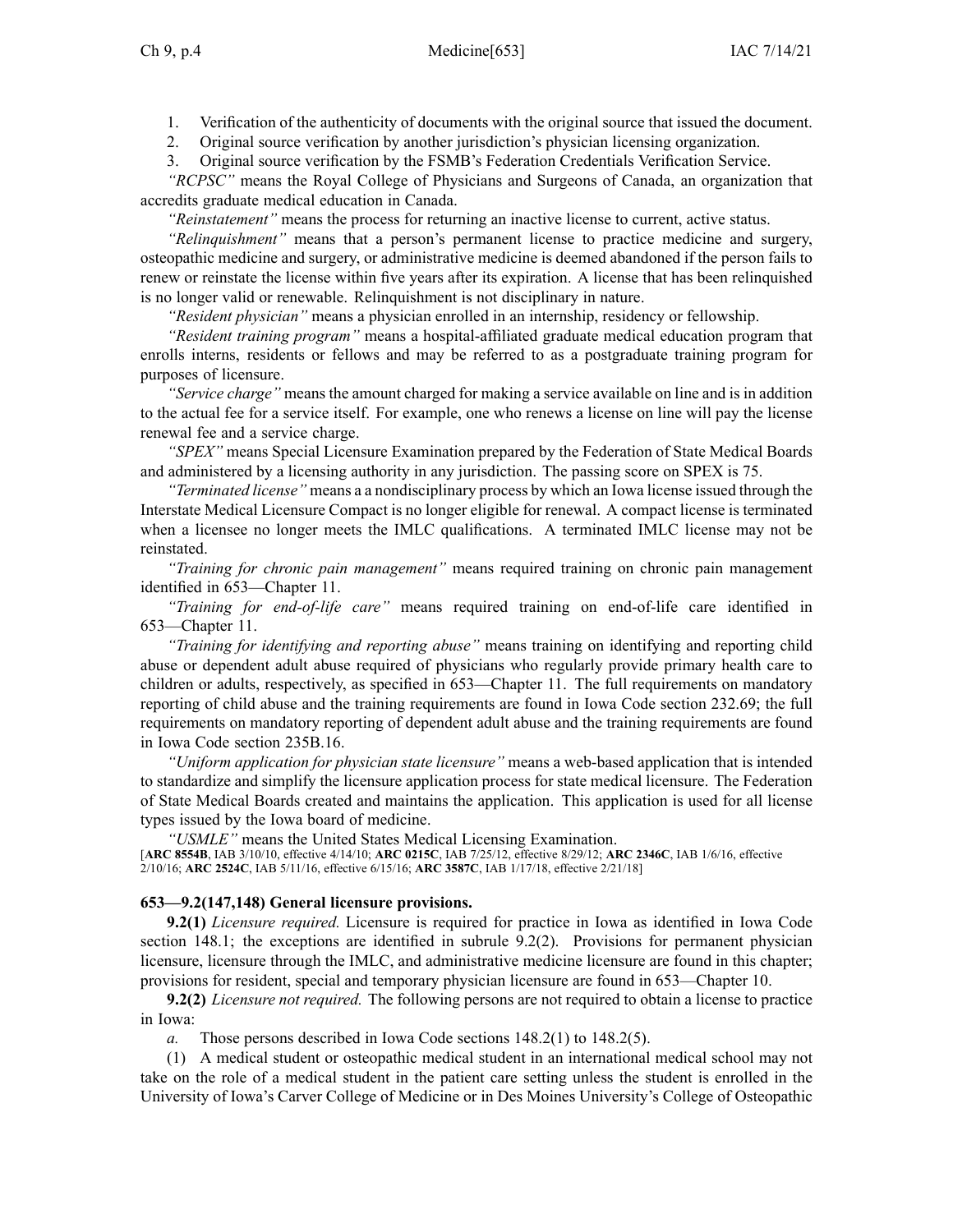Medicine; however, an international medical student not enrolled at either of these institutions may be an observer as defined in rule [653—9.1](https://www.legis.iowa.gov/docs/iac/rule/653.9.1.pdf)(147,148).

(2) A graduate of an international medical school shall not practice medicine without an Iowa medical license; however, the graduate may be an observer as defined in rule [653—9.1](https://www.legis.iowa.gov/docs/iac/rule/653.9.1.pdf)(147,148).

*b.* Those persons who are incidentally called into this state in consultation with <sup>a</sup> physician or surgeon licensed in this state as described in Iowa Code section [148.2\(5\)](https://www.legis.iowa.gov/docs/ico/section/148.2.pdf) and as defined in rule [653—9.1\(](https://www.legis.iowa.gov/docs/iac/rule/653.9.1.pdf)147,148).

*c.* Physicians and surgeons who hold <sup>a</sup> current, active license in good standing in another United States jurisdiction and who come into Iowa on <sup>a</sup> temporary basis to aid disaster victims at the time of <sup>a</sup> disaster in accordance with Iowa Code section [29C.6](https://www.legis.iowa.gov/docs/ico/section/29C.6.pdf).

*d.* Physicians and surgeons who hold <sup>a</sup> current, active license in good standing in another United States jurisdiction and who come to Iowa to participate in further medical education may participate in patient care under the reques<sup>t</sup> and supervision of the patient's Iowa-licensed physician in charge of the education. The Iowa-licensed physician shall retain the primary responsibility for managemen<sup>t</sup> of the patient's care.

*e.* Physicians and surgeons who hold <sup>a</sup> current, active license in good standing in another United States jurisdiction and who come into Iowa to serve as exper<sup>t</sup> witnesses as long as they do not provide treatment.

*f.* Physicians and surgeons from out of state who hold <sup>a</sup> current, active license in good standing in another United States jurisdiction and who accompany one or more individuals into Iowa for the purpose of providing medical care to these individuals on <sup>a</sup> short-term basis, e.g., <sup>a</sup> team physician for an out-of-state college football team that comes into Iowa for <sup>a</sup> game.

*g.* Physicians and surgeons who come to Iowa to observe patient care and who do not provide or direct hands-on patient care.

*h.* Visiting resident physicians who come to Iowa to practice as par<sup>t</sup> of their resident training program if under the supervision of an Iowa-licensed physician. An Iowa physician license is not required of <sup>a</sup> physician in training if the physician has <sup>a</sup> resident or permanen<sup>t</sup> license in good standing in the home state of the resident training program. An Iowa temporary license is required of <sup>a</sup> physician in training if the physician does not hold <sup>a</sup> resident or permanen<sup>t</sup> physician license in good standing in the home state of the resident training program (see rule [653—10.5](https://www.legis.iowa.gov/docs/iac/rule/653.10.5.pdf)(147,148)).

**9.2(3)** *Supervision of an observer.* An Iowa-licensed physician who supervises an observer shall accompany the observer and solicit consent from each patient, where feasible, for the observation. The physician shall inform the patient of the observer's background, e.g., high school student considering <sup>a</sup> medical career, <sup>a</sup> medical graduate who is working on licensure. The supervising physician shall ensure that the observer remains within the scope of an observer as defined in rule [653—9.1](https://www.legis.iowa.gov/docs/iac/rule/653.9.1.pdf)(147,148). [**ARC [0215C](https://www.legis.iowa.gov/docs/aco/arc/0215C.pdf)**, IAB 7/25/12, effective 8/29/12; **ARC [3587C](https://www.legis.iowa.gov/docs/aco/arc/3587C.pdf)**, IAB 1/17/18, effective 2/21/18]

### **653—9.3(147,148) Eligibility for licensure.**

**9.3(1)** *Requirements.* To be eligible for permanen<sup>t</sup> or administrative medicine licensure, an applicant shall meet all of the following requirements:

*a.* Fulfill the application requirements specified in rule [653—9.4](https://www.legis.iowa.gov/docs/iac/rule/653.9.4.pdf)(147,148).

*b.* Hold <sup>a</sup> medical degree from an educational institution approved by the board at the time the applicant graduated and was awarded the degree.

(1) Educational institutions approved by the board shall be fully accredited by an accrediting agency recognized by the board as schools of instruction in medicine and surgery or osteopathic medicine and surgery and empowered to gran<sup>t</sup> academic degrees in medicine.

- (2) The accrediting bodies currently recognized by the board are:
- 1. LCME for the educational institutions granting degrees in medicine and surgery; and
- 2. AOA for educational institutions granting degrees in osteopathic medicine and surgery.

(3) If the applicant holds <sup>a</sup> medical degree from an educational institution not approved by the board at the time the applicant graduated and was awarded the degree, the applicant shall meet one of the following requirements: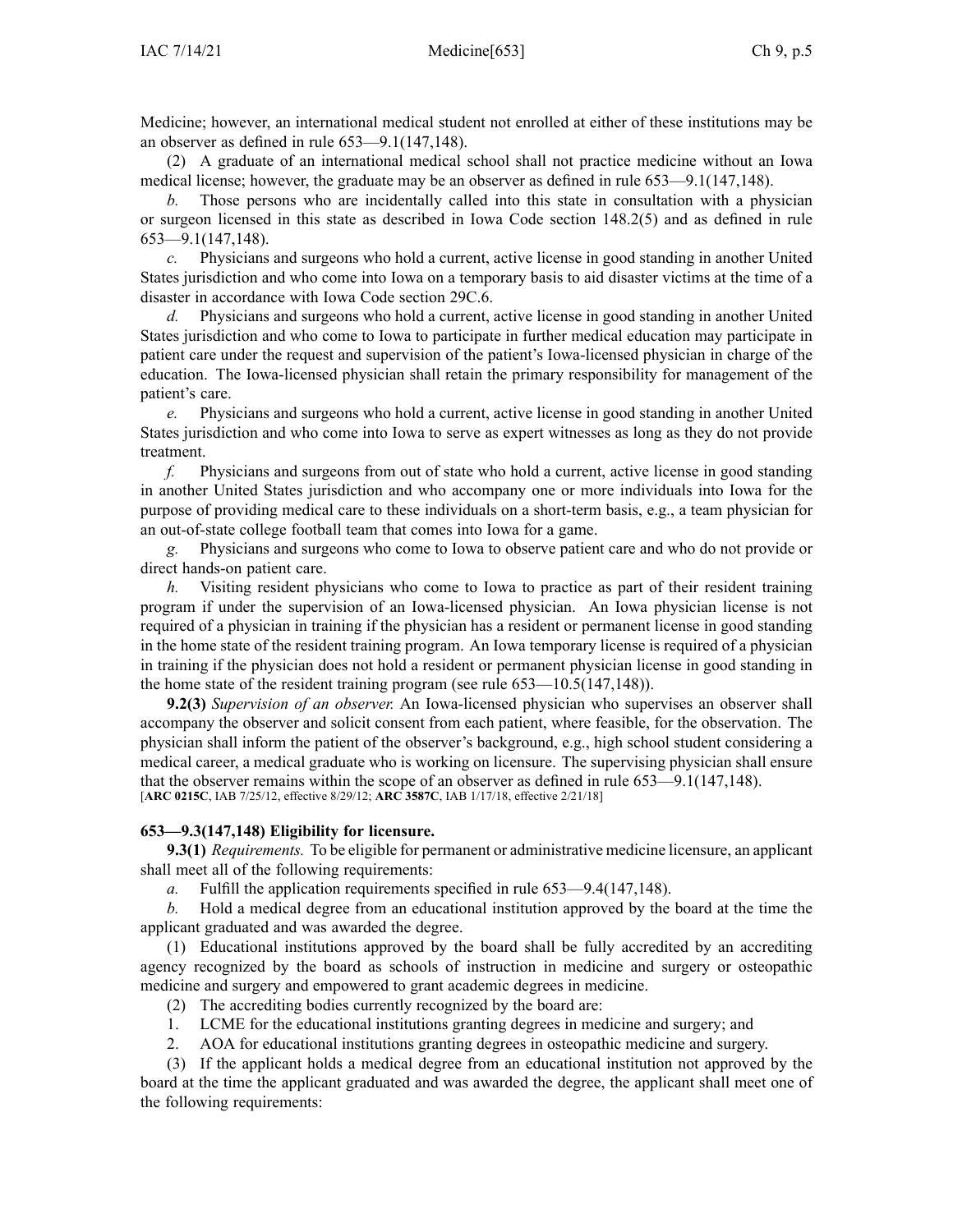- 1. Hold <sup>a</sup> valid certificate issued by ECFMG;
- 2. Pass the MCCEE;

3. Have successfully completed <sup>a</sup> fifth pathway program established in accordance with AMA criteria;

4. Have successfully passed either <sup>a</sup> basic science examination administered by <sup>a</sup> United States or Canadian medical licensing authority or SPEX; and have successfully completed three years of resident training in <sup>a</sup> program approved by the board; and have submitted evidence of five years of active practice without restriction as <sup>a</sup> licensee of any United States or Canadian jurisdiction; or

5. Have successfully passed either <sup>a</sup> basic science examination administered by <sup>a</sup> United States or Canadian medical licensing authority or SPEX; and hold board certification by <sup>a</sup> specialty board approved by ABMS or AOA; and submit evidence of five years of active practice without restriction as <sup>a</sup> licensee of any United States or Canadian jurisdiction.

Have successfully completed one year of resident training in a hospital-affiliated program approved by the board at the time the applicant was enrolled in the program. An applicant who is <sup>a</sup> graduate of an international medical school shall have successfully completed 24 months of such training.

(1) For those required to have 12 months of training, the program shall have been 12 months of progressive training in not more than two specialties and in not more than two programs approved for resident training by the board. For those required to have 24 months of training, the program shall have been 24 continuous months of progressive training in not more than two specialties and in not more than two programs approved for resident training by the board.

(2) Resident training approved by the board shall be accredited by an accrediting agency recognized by the board for the purpose of accrediting resident training programs.

- (3) The board approves resident training programs accredited by:
- 1. ACGME;
- 2. AOA;
- 3. RCPSC; and
- 4. CFPC.

(4) The board shall accep<sup>t</sup> each 12 months of practice as <sup>a</sup> special licensee as equivalent to one year of resident training in <sup>a</sup> hospital-affiliated program approved by the board.

(5) The board may accep<sup>t</sup> <sup>a</sup> current, active ABMS or AOA board certification obtained through an alternate pathway as equivalent to resident training in <sup>a</sup> hospital-affiliated program approved by the board. The alternate pathway must be <sup>a</sup> minimum of 24 months completed at an institution with <sup>a</sup> program approved by the board as specified in [subparagraph](https://www.legis.iowa.gov/docs/iac/rule/653.9.3.pdf) 9.3(1)*"c"*(3).

*d.* Pass one of the licensure examinations or combinations as prescribed in rule [653—9.7\(](https://www.legis.iowa.gov/docs/iac/rule/653.9.7.pdf)147,148).

**9.3(2)** *Exceptions to the eligibility requirements.*

*a.* A military service applicant or <sup>a</sup> veteran may apply for credit for verified military education, training, or service toward any experience or educational requirement for permanen<sup>t</sup> licensure under this subrule or may be eligible for permanen<sup>t</sup> licensure through reciprocity as specified in [653—Chapter](https://www.legis.iowa.gov/docs/iac/chapter/653.18.pdf) 18.

*b.* A physician who holds <sup>a</sup> valid Letter of Qualification asserting eligibility for licensure through the IMLC is eligible for <sup>a</sup> permanen<sup>t</sup> Iowa medical license.

**9.3(3)** *Use of criminal convictions in eligibility determinations and initial licensing decisions.*

*a. Definitions.*

*"Complete criminal record"* includes the complaint and judgment of conviction for each offense of which the applicant has been convicted, regardless of whether the offense is classified as <sup>a</sup> felony or <sup>a</sup> misdemeanor, and regardless of the jurisdiction in which the offense occurred.

*"Conviction"* means <sup>a</sup> finding, plea, or verdict of guilt made or returned in <sup>a</sup> criminal proceeding, even if the adjudication of guilt is deferred, withheld, or not entered. "Conviction" includes Alford pleas and pleas of nolo contendere.

*"Disqualifying offense"* means <sup>a</sup> conviction directly related to the duties and responsibilities of the profession. A conviction is directly related to the duties and responsibilities of the profession if either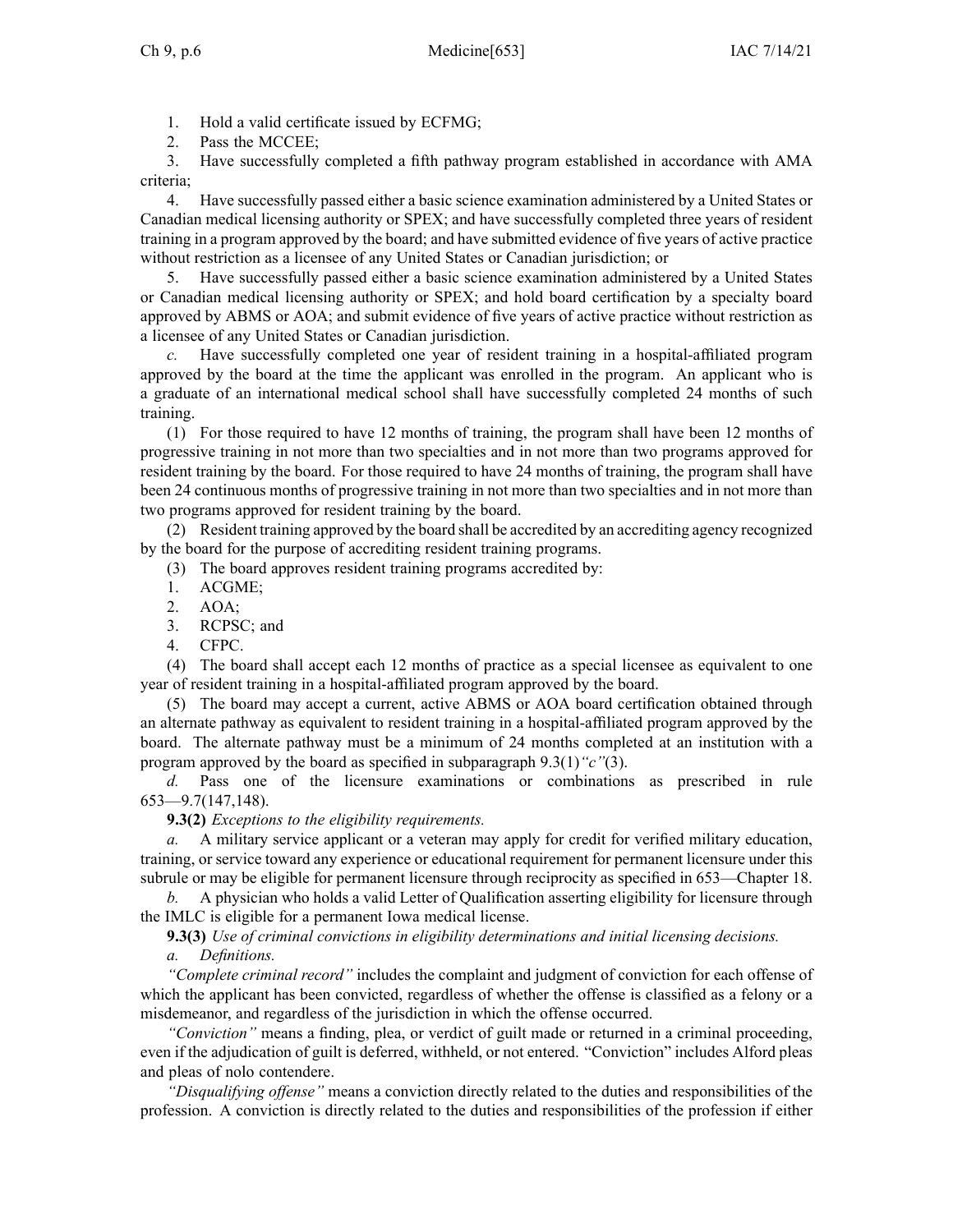(1) the actions taken in furtherance of an offense are actions customarily performed within the scope of practice of <sup>a</sup> licensed profession, or (2) the circumstances under which an offense was committed are circumstances customary to <sup>a</sup> licensed profession.

*b. License application.* Unless an applicant for licensure petitions the board for an eligibility determination pursuan<sup>t</sup> to [paragrap](https://www.legis.iowa.gov/docs/iac/rule/653.9.3.pdf)h 9.3(3)*"c,"* the applicant's convictions will be reviewed when the board receives <sup>a</sup> completed license application.

(1) An applicant must disclose all convictions on <sup>a</sup> license application. Failure to disclose all convictions is grounds for license denial or disciplinary action following license issuance.

(2) An applicant with one or more convictions shall submit the complete criminal record for each conviction and <sup>a</sup> personal statement regarding whether each conviction directly relates to the practice of the profession in order for the license application to be considered complete.

(3) An applicant must submit as par<sup>t</sup> of the license application all evidence of rehabilitation that the applicant wishes to be considered by the board.

(4) The board may deny <sup>a</sup> license if the applicant has <sup>a</sup> disqualifying offense unless the applicant demonstrates by clear and convincing evidence that the applicant is rehabilitated pursuan<sup>t</sup> to Iowa Code section [272C.15](https://www.legis.iowa.gov/docs/ico/section/272C.15.pdf).

(5) An applicant with one or more disqualifying offenses who has been found rehabilitated must still satisfy all other requirements for licensure.

- (6) Any application fees paid will not be refunded if the license is denied.
- *c. Eligibility determination.*

(1) An individual who has not ye<sup>t</sup> submitted <sup>a</sup> completed license application may petition the board for <sup>a</sup> determination of whether one or more of the individual's convictions are disqualifying offenses that would render the individual ineligible for licensure. An individual with <sup>a</sup> conviction is not required to petition the board for an eligibility determination prior to applying for licensure.

(2) To petition the board for an eligibility determination of whether one or more of the petitioner's convictions are disqualifying offenses, <sup>a</sup> petitioner shall submit all of the following:

- 1. A completed petition for eligibility determination form;
- 2. The complete criminal record for each of the petitioner's convictions;

3. A personal statement regarding whether each conviction directly relates to the duties and responsibilities of the profession and why the board should find the petitioner rehabilitated;

4. All evidence of rehabilitation that the petitioner wishes to be considered by the board; and

5. Payment of <sup>a</sup> nonrefundable fee of \$25.

*d. Appeal.* A petitioner deemed ineligible or an applicant denied <sup>a</sup> license because of <sup>a</sup> disqualifying offense may appeal the decision in the manner and time frame set forth in the board's written decision. A timely appeal will initiate <sup>a</sup> nondisciplinary contested case proceeding. The board's rules governing contested case proceedings will apply unless otherwise specified in this rule. If the petitioner fails to timely appeal, the board's written decision will become <sup>a</sup> final order.

(1) An administrative law judge will serve as the presiding officer of the nondisciplinary contested case proceeding, unless the board elects to serve as the presiding officer. When an administrative law judge serves as the presiding officer, the decision rendered shall be <sup>a</sup> proposed decision.

(2) The contested case hearing shall be closed to the public, and the board's review of <sup>a</sup> proposed decision shall occur in closed session.

(3) The office of the attorney generalshall represen<sup>t</sup> the board'sinitial ineligibility determination or license denial and shall have the burden of proof to establish that the petitioner or applicant's convictions include at least one disqualifying offense. Upon satisfaction of this burden by <sup>a</sup> preponderance of the evidence by the office of the attorney general, the burden of proof shall shift to the petitioner or applicant to establish rehabilitation by clear and convincing evidence.

(4) A petitioner or applicant must appeal an ineligibility determination or license denial in order to exhaust administrative remedies. A petitioner or applicant may only seek judicial review of an ineligibility determination or license denial after the issuance of <sup>a</sup> final order following <sup>a</sup> contested case proceeding. Judicial review of the final order following <sup>a</sup> contested case proceeding shall be in accordance with Iowa Code chapter [17A](https://www.legis.iowa.gov/docs/ico/chapter/17A.pdf).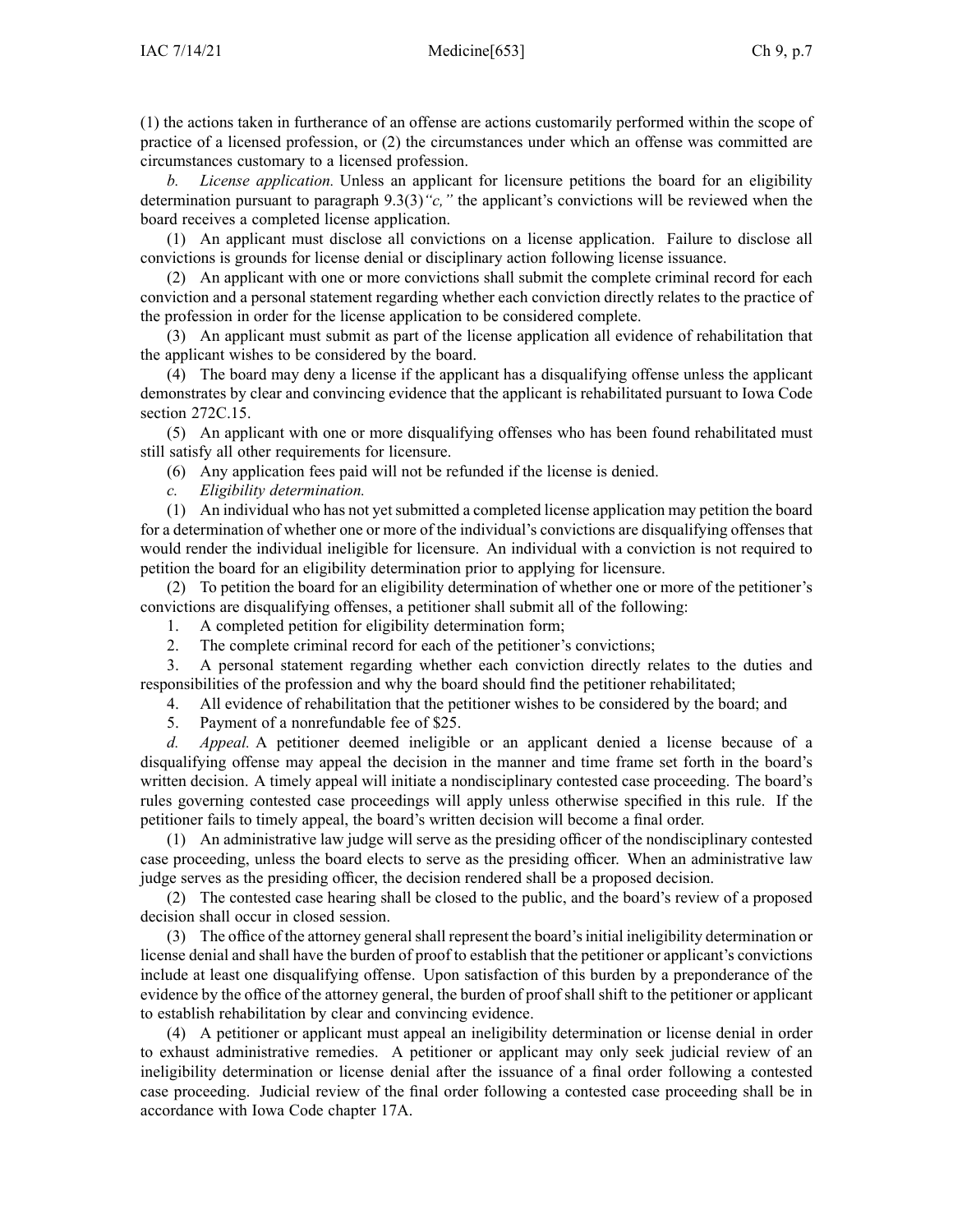Ch 9, p.8 Medicine[653] IAC 7/14/21

*e. Future petitions or applications.* If <sup>a</sup> final order determines <sup>a</sup> petitioner is ineligible, the petitioner may not submit <sup>a</sup> subsequent petition for eligibility determination or <sup>a</sup> license application prior to the date specified in the final order. If <sup>a</sup> final order denies <sup>a</sup> license application, the applicant may not submit <sup>a</sup> subsequent license application or <sup>a</sup> petition for eligibility determination prior to the date specified in the final order.

[**ARC [8554B](https://www.legis.iowa.gov/docs/aco/arc/8554B.pdf)**, IAB 3/10/10, effective 4/14/10; **ARC [0215C](https://www.legis.iowa.gov/docs/aco/arc/0215C.pdf)**, IAB 7/25/12, effective 8/29/12; **ARC [2524C](https://www.legis.iowa.gov/docs/aco/arc/2524C.pdf)**, IAB 5/11/16, effective 6/15/16; **ARC [3587C](https://www.legis.iowa.gov/docs/aco/arc/3587C.pdf)**, IAB 1/17/18, effective 2/21/18; **ARC [5749C](https://www.legis.iowa.gov/docs/aco/arc/5749C.pdf)**, IAB 7/14/21, effective 8/18/21]

## **653—9.4(147,148) Licensure application.**

**9.4(1)** *Requirements.* To apply for licensure, an applicant shall:

*a.* Pay <sup>a</sup> nonrefundable initial application fee and fee for the evaluation of the fingerprint packet and the criminal history background checks by the Iowa division of criminal investigation (DCI) and the Federal Bureau of Investigation (FBI) as specified in [653—paragraph](https://www.legis.iowa.gov/docs/iac/rule/653.8.4.pdf) 8.4(1)*"a"*; and

*b.* Complete and submit forms provided by the board, including required core credentials, documents, <sup>a</sup> completed fingerprint packet, and <sup>a</sup> sworn statement by the applicant attesting to the truth of all information provided by the applicant, which has been signed by the applicant in the physical presence (in the same room) of <sup>a</sup> notary public.

*c.* Pass one of the examinations as prescribed in rule [653—9.7](https://www.legis.iowa.gov/docs/iac/rule/653.9.7.pdf)(147,148) and authorize the testing authority to verify scores.

**9.4(2)** *Application.* The application shall require the following information:

*a.* Full legal name, date and place of birth, home address, mailing address, principal business address, and personal e-mail address regularly used by the applicant or licensee for correspondence with the board.

*b.* A photograph of the applicant suitable for positive identification.

*c.* A statement listing every jurisdiction in which the applicant is or has been authorized to practice, including license numbers and dates of issuance.

*d.* A chronology accounting for all time periods from the date the applicant entered medical school to the date of the application.

*e.* A certified statement of scores on any licensure examination required in rule 653–9.7(147,148) that the applicant has taken in any jurisdiction. An official FCVS Physician Information Profile that supplies this information for the applicant is <sup>a</sup> suitable alternative.

*f.* A photocopy of the applicant's medical degree issued by an educational institution.

(1) A complete translation of any diploma not written in English shall be submitted. An official transcript, written in English and received directly from the school, showing graduation from medical school is <sup>a</sup> suitable alternative.

(2) An official FCVS Physician Information Profile that supplies this information for the applicant is <sup>a</sup> suitable alternative.

(3) If <sup>a</sup> copy of the medical degree cannot be provided because of extraordinary circumstances, the board may accep<sup>t</sup> other reliable evidence that the applicant obtained <sup>a</sup> medical degree from <sup>a</sup> specific educational institution.

*g.* A sworn statement from an official of the educational institution certifying the date the applicant received the medical degree and acknowledging what, if any, derogatory comments exist in the institution's record about the applicant. If <sup>a</sup> sworn statement from an official of the educational institution cannot be provided because of extraordinary circumstances, the board may accep<sup>t</sup> other reliable evidence that the applicant obtained <sup>a</sup> medical degree from <sup>a</sup> specific educational institution.

*h.* An official transcript, or its equivalent, received directly from the school for every medical school attended if requested by the board. A complete translation of any transcript not written in English shall be submitted if requested by the board. An official FCVS Physician Information Profile thatsupplies this information for the applicant is <sup>a</sup> suitable alternative.

*i.* If the educational institution awarding the applicant the degree has not been approved by the board, the applicant shall provide <sup>a</sup> current ECFMG status repor<sup>t</sup> or evidence of successful completion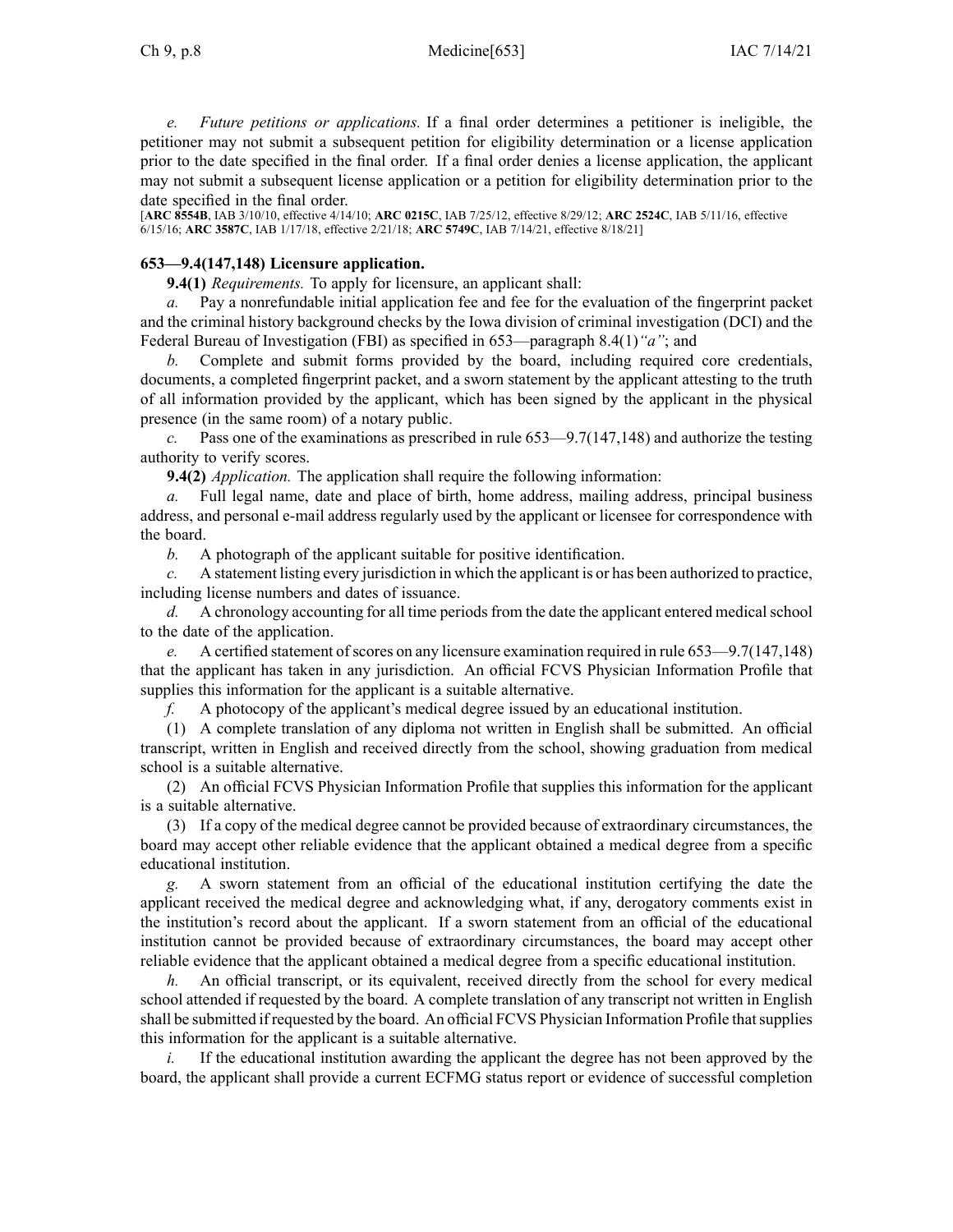of <sup>a</sup> fifth pathway program in accordance with criteria established by AMA. An official FCVS Physician Information Profile that supplies this information for the applicant is <sup>a</sup> suitable alternative.

*j.* Documentation of successful completion of resident training approved by the board as specified in paragraph [9.3\(1\)](https://www.legis.iowa.gov/docs/iac/rule/653.9.3.pdf)*"c."* An official FCVS Physician Information Profile that supplies this information for the applicant is <sup>a</sup> suitable alternative.

*k.* Verification of an applicant's hospital and clinical staff privileges and other professional experience for the pas<sup>t</sup> five years if requested by the board.

*l.* A statement disclosing and explaining any informal or nonpublic actions, warnings issued, investigations conducted, or disciplinary actions taken, whether by voluntary agreemen<sup>t</sup> or formal action, by <sup>a</sup> medical or professional regulatory authority, an educational institution, <sup>a</sup> training or research program, or <sup>a</sup> health facility in any jurisdiction.

*m.* A statement of the applicant's physical and mental health, including full disclosure and <sup>a</sup> written explanation of any dysfunction or impairment which may affect the ability of the applicant to engage in practice and provide patients with safe and healthful care. Copies of evaluations, verification of medical condition from treating physicians, or other documentation may be requested if needed during the review process.

*n.* A statement disclosing and explaining the applicant's involvement in civil litigation related to practice in any jurisdiction. Copies of the legal documents may be requested if needed during the review process.

*o.* A statement disclosing and explaining any charge of <sup>a</sup> misdemeanor or felony involving the applicant filed in any jurisdiction, whether or not any appeal or other proceeding to have the conviction or plea set aside is pending. Copies of the legal documents may be requested if needed during the review process.

*p.* A completed fingerprint packet to facilitate <sup>a</sup> national criminal history background check. The fee for the evaluation of the fingerprint packet and the DCI and FBI criminal history background checks will be assessed to the applicant.

[**ARC [8554B](https://www.legis.iowa.gov/docs/aco/arc/8554B.pdf)**, IAB 3/10/10, effective 4/14/10; **ARC [0215C](https://www.legis.iowa.gov/docs/aco/arc/0215C.pdf)**, IAB 7/25/12, effective 8/29/12; **ARC [1187C](https://www.legis.iowa.gov/docs/aco/arc/1187C.pdf)**, IAB 11/27/13, effective 1/1/14; **ARC [2524C](https://www.legis.iowa.gov/docs/aco/arc/2524C.pdf)**, IAB 5/11/16, effective 6/15/16; **ARC [3587C](https://www.legis.iowa.gov/docs/aco/arc/3587C.pdf)**, IAB 1/17/18, effective 2/21/18]

**653—9.5(147,148) Licensure by endorsement.** Rescinded **ARC 3587C**, IAB [1/17/18](https://www.legis.iowa.gov/docs/aco/bulletin/01-17-2018.pdf), effective 2/21/18.

**653—9.6(147,148) Licensure by expedited endorsement.** Rescinded **ARC 3587C**, IAB [1/17/18](https://www.legis.iowa.gov/docs/aco/bulletin/01-17-2018.pdf), effective 2/21/18.

#### **653—9.7(147,148) Licensure examinations.**

**9.7(1)** *USMLE.*

*a.* The USMLE is <sup>a</sup> joint program of FSMB and the NBME. The USMLE is <sup>a</sup> multipart examination consisting of Step 1, Step 2, and Step 3. Steps 1 and 2 are administered by NBME and ECFMG. The board contracts with FSMB for the administration of Step 3. USMLE Steps 1 and 2 were implemented in 1992; Step 3 was implemented in 1994.

*b.* Since 1999, Step 3 is <sup>a</sup> computerized examination offered at testing centers in the Des Moines area and other locations around Iowa and the United States.

*c.* Applications are available at Department of Examination Services, FSMB, 400 Fuller Wiser Road, Suite 300, Euless, Texas 76039, or www.fsmb.org.

*d.* Candidates who meet the following requirements are eligible to take USMLE Step 3:

(1) Submit <sup>a</sup> completed application form and pay the required examination fee as specified in rule [653—8.3\(](https://www.legis.iowa.gov/docs/iac/rule/653.8.3.pdf)147,148,272C).

(2) Document successful completion of USMLE Steps 1 and 2 in accordance with the requirements of NBME. Graduates of <sup>a</sup> foreign medical school shall meet the requirements of ECFMG.

(3) Document holding <sup>a</sup> medical degree from <sup>a</sup> board-approved educational institution. If <sup>a</sup> candidate holds <sup>a</sup> medical degree from an educational institution not approved by the board at the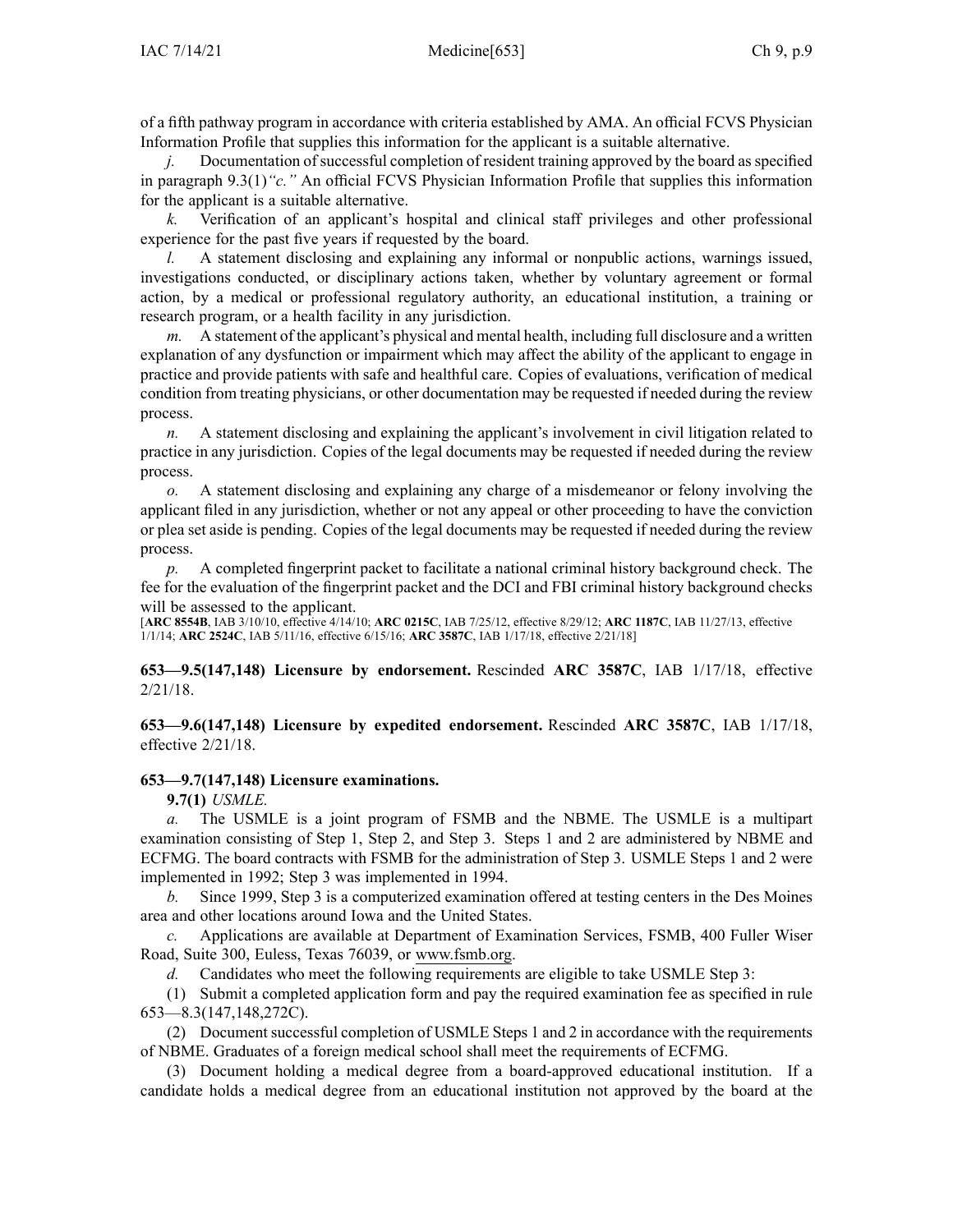time the applicant graduated and was awarded the degree, the candidate shall meet the requirements specified in subparagraph [9.3\(1\)](https://www.legis.iowa.gov/docs/iac/rule/653.9.3.pdf)*"b"*(3).

(4) Document successful completion of <sup>a</sup> minimum of seven calendar months of resident training in <sup>a</sup> program approved by the board at the time of the application for Step 3 or enrollment in <sup>a</sup> resident training program approved by the board at the time of the application for Step 3.

*e.* The following conditions shall apply to applicants for licensure in Iowa who utilize USMLE as the licensure examination.

(1) Passing Steps 1, 2, and 3 is required within <sup>a</sup> ten-year period beginning with the date of passing either Step 1 or Step 2, whichever occurred first. If the applicant did not pass Steps 1, 2, and 3 within the required time frame, then the requirement will be satisfied by either proof of active board certification by the ABMS or AOA or proof the delay was caused by participation in <sup>a</sup> joint M.D./Ph.D. or D.O./Ph.D. program.

(2) Step 3 may be taken and passed only after Steps 1 and 2 are passed.

(3) A score of 75 or better on each step shall constitute <sup>a</sup> passing score on that step.

(4) Each USMLE step must be passed individually, and individual step scores shall not be averaged to compute an overall score.

(5) A failure of any USMLE step, regardless of the jurisdiction for which it was taken, shall be considered <sup>a</sup> failure of that step for the purposes of Iowa licensure.

(6) Successful completion of <sup>a</sup> continuous, progressive three-year resident training program is required if the applicant passes the examination after more than six attempts on Step 1 or six attempts on Step 2 CK and Step 2 CS combined or three attempts on Step 3.

*f.* Any candidate deemed eligible to sit for USMLE Step 3 isrequired to adhere to the examination procedures and protocol established by FSMB and NBME in the following publications: USMLE Test Administration Standards and Policies and Procedures Regarding Indeterminate Scores and Irregular Behavior, FSMB, 400 Fuller Wiser Road, Suite 300, Euless, Texas 76039.

**9.7(2)** *NBME.*

*a.* NBME Part Examinations (Parts I, II, and III) were first administered in 1916. The last regular administration of Part I occurred in 1991, Part II in April 1992, and Part III in May 1994.

*b.* Successful completion of NBME Parts I, II, and III was <sup>a</sup> requirement for NBME certification.

*c.* A score of 75 or better on each par<sup>t</sup> shall constitute <sup>a</sup> passing score on that part.

**9.7(3)** *FLEX.*

*a.* From 1968 to 1985, (Old) FLEX was <sup>a</sup> three-day examination. Day 1 covered basic science; Day 2 covered clinical science; and Day 3 covered clinical competency. Applicants who took Old FLEX shall provide evidence of successful achievement of at least two of the following:

(1) Certification under seal that the applicant passed FLEX with <sup>a</sup> FLEX-weighted average of 75 percen<sup>t</sup> or better, as determined by the state medical licensing authority, in no more than two sittings.

(2) Verification under seal of medical licensure in the state that administered the examination.

(3) Evidence of current certification by an American specialty board approved or recognized by the Council of Medical Education of AMA, ABMS, or AOA.

*b.* From 1985 to 1994, (New) FLEX replaced the Old FLEX. New FLEX was <sup>a</sup> three-day nationally standardized examination consisting of two, one and one-half day components referred to as Component I (basic and clinical science principles and mechanisms underlying disease and modes of therapy) and Component II (knowledge and cognitive abilities required of <sup>a</sup> physician assuming independent responsibility for the general delivery of medical care to patients). The last regular administration of both components of New FLEX occurred in 1993. Two special administrations of New FLEX Component I were offered in 1994 to examinees who passed Component II but not Component I prior to 1994. To be eligible for licensure, the candidate must have passed both components with <sup>a</sup> FLEX score of 75 or better within <sup>a</sup> seven-year period beginning with the date of initial examination.

(1) Candidates who took the FLEX for the first time were required to take both components during the initial sitting. A candidate who failed either or both components must have repeated and passed the componen<sup>t</sup> failed, though Component II could only be repeated if the candidate had received <sup>a</sup> passing score of 75 percen<sup>t</sup> or better on Component I.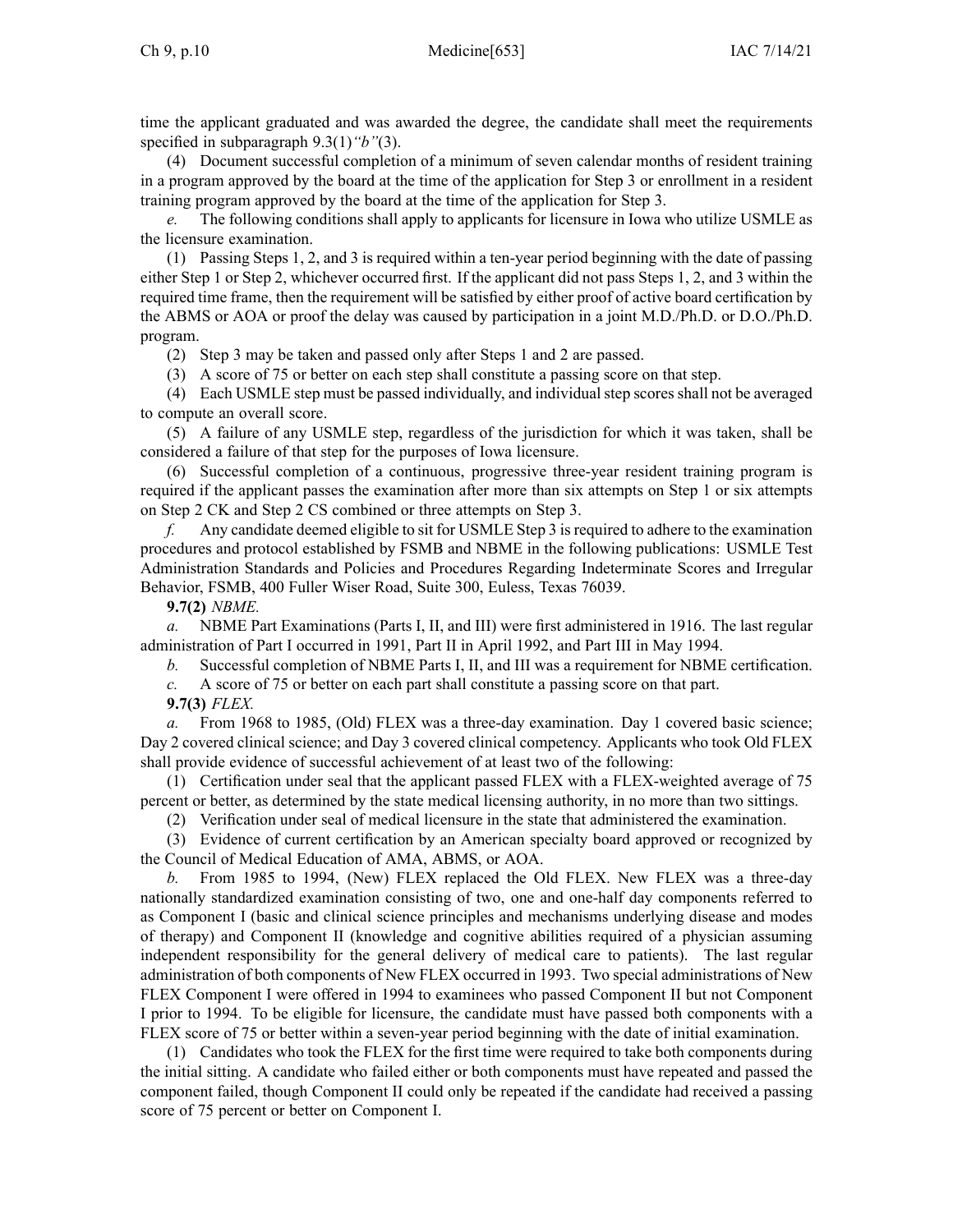(2) Eligible candidates were permitted to sit for the initial examination and reapply to the board to repea<sup>t</sup> <sup>a</sup> failed componen<sup>t</sup> or complete the entire examination two additional times. However, candidates who failed either or both components three times were required to wait one year, during which time the candidate was encouraged to obtain additional training, before being permitted to sit two additional times for either or both components of the FLEX.

**9.7(4)** *Combination examination sequences.* To accommodate individuals who had already passed some par<sup>t</sup> of the NBME Parts or FLEX before implementation of the USMLE, the USMLE program recommended and the board approved the following licensing combinations of examinations for licensure only if completed prior to January 1, 2000. These combinations are now only acceptable from an applicant who already holds <sup>a</sup> license from any United States jurisdiction.

*a.* FLEX Component I plus USMLE Step 3 with <sup>a</sup> passing score of 75 or better on each examination;

*b.* NBME Part I or USMLE Step 1 plus NBME Part II or USMLE Step 2 plus FLEX Component II with <sup>a</sup> passing score of 75 or better on each examination; or

*c.* NBME Part I or USMLE Step 1 plus NBME Part II or USMLE Step 2 plus NBME Part III or USMLE Step 3 with <sup>a</sup> passing score of 75 or better on each examination.

**9.7(5)** *COMLEX.* COMLEX is <sup>a</sup> three-level examination that replaced the three-part NBOME examination. COMLEX Level 3 was first administered in February 1995; Level 2 was first administered in March 1997; and Level 1 was first administered in June 1998. All three examinations must be successfully completed in sequential order within ten years of the successful completion of COMLEX Level 1. If the applicant did not pass Levels 1, 2, and 3 within the required time frame, then the requirement will be satisfied by either proof of active board certification by the ABMS or AOA or proof the delay was caused by participation in <sup>a</sup> joint D.O./Ph.D. or M.D./Ph.D. program.

*a.* A standard score of 400 on Level 1 or Level 2 is required to pass the examination. A standard score of 350 on Level 3 is required to pass the examination.

*b.* A candidate shall have successfully completed a minimum of seven calendar months of resident training in <sup>a</sup> program approved by the board at the time of the application for Level 3 or enrollment in <sup>a</sup> resident training program approved by the board at the time of the application for Level 3.

*c.* Successful completion of <sup>a</sup> continuous, progressive three-year resident training program is required if the applicant passes the examination after more than six attempts on Level 1 or six attempts on Level 2 CE and Level 2 PF combined or three attempts on Level 3.

*d.* Each COMLEX level must be passed individually, and individual level scores shall not be averaged to compute an overall score.

*e.* Level 3 may be taken and passed only after Levels 1 and 2 are passed.

*f.* A failure of any COMLEX level, regardless of the jurisdiction for which it was taken, shall be considered <sup>a</sup> failure of that level for the purposes of Iowa licensure.

**9.7(6)** *NBOME.*

*a.* NBOME was <sup>a</sup> three-part examination. All three parts must have been successfully completed in sequential order within seven years of the successful completion of NBOME Part 1.

*b.* A passing score is required on each par<sup>t</sup> of the examination.

*c.* A candidate shall have successfully completed a minimum of seven calendar months of resident training in <sup>a</sup> program approved by the board at the time of the application for NBOME Part 3. Candidates shall have completed their resident training by the last day of the month in which the examination was taken.

*d.* Successful completion of <sup>a</sup> three-year resident training program is required if the applicant passes the examination after more than six attempts on Part 1 or six attempts on Part 2 or three attempts on Part 3.

*e.* Each NBOME par<sup>t</sup> must have been passed individually, and individual par<sup>t</sup> scores shall not be averaged to compute an overall score.

*f.* Part 3 must have been taken and passed only after Parts 1 and 2 were passed.

*g.* A failure of any NBOME part, regardless of the jurisdiction for which it was taken, shall be considered <sup>a</sup> failure of that par<sup>t</sup> for the purposes of Iowa licensure.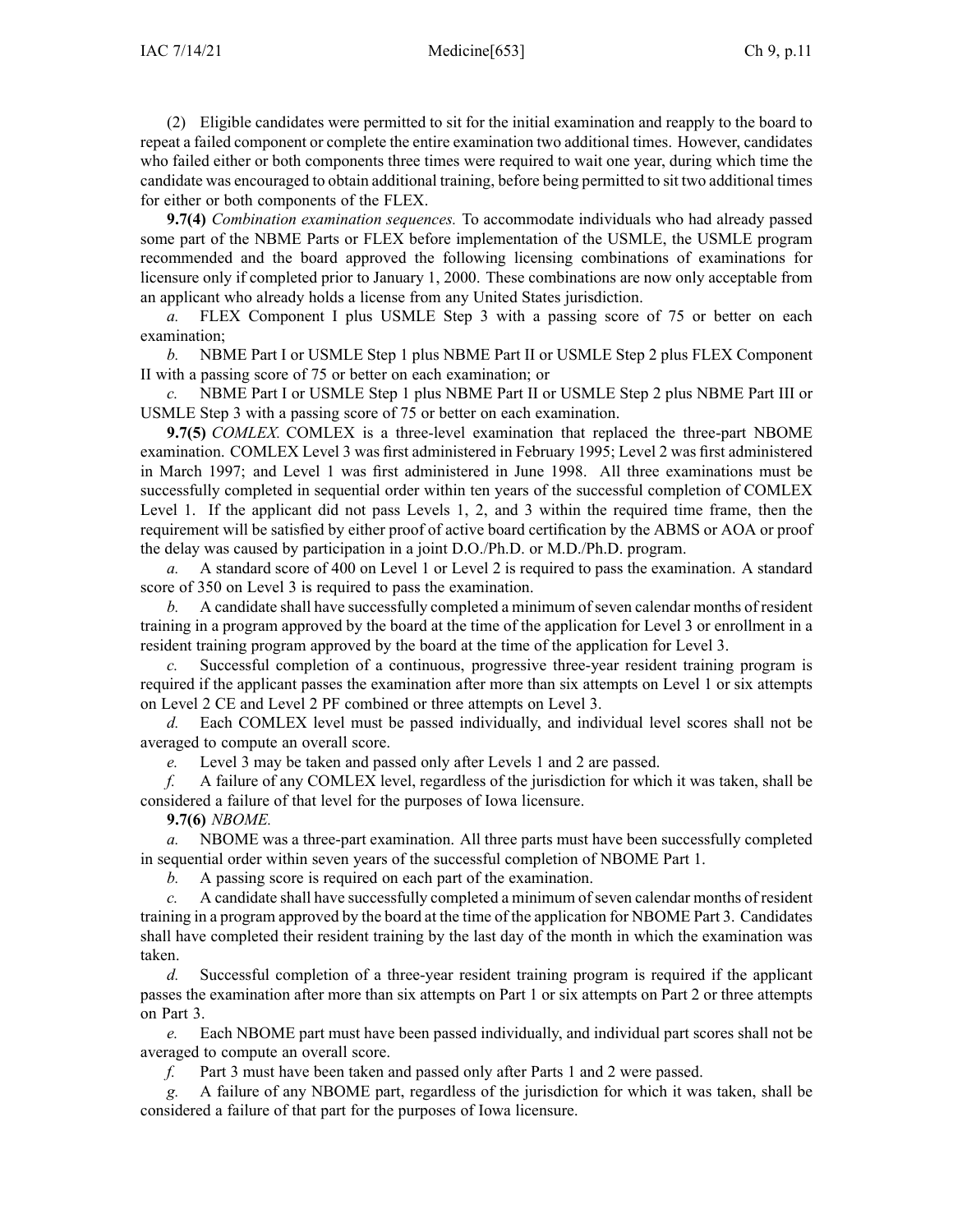# **9.7(7)** *LMCC.*

The board accepts toward Iowa licensure a verification of a licentiate's registration with the Medical Council of Canada, based on passing both parts of the Medical Council of Canada Qualifying Examination.

*b.* The Medical Council of Canada may be contacted at 1021 Thomas Spratt Place, Ottawa, Ontario, Canada K1G 5L5 or (613) 520-2240.

**9.7(8)** *State licensing examinations.* The Iowa board of medicine administered <sup>a</sup> state licensing examination until 1968. Licensing examinations administered by the Iowa board of medicine or another U.S. jurisdiction prior to 1974 are accepted if the examination was passed according to criteria established by that state at the time and led to licensure in that state.

[**ARC [8554B](https://www.legis.iowa.gov/docs/aco/arc/8554B.pdf)**, IAB 3/10/10, effective 4/14/10; **ARC [0215C](https://www.legis.iowa.gov/docs/aco/arc/0215C.pdf)**, IAB 7/25/12, effective 8/29/12; **ARC [2524C](https://www.legis.iowa.gov/docs/aco/arc/2524C.pdf)**, IAB 5/11/16, effective 6/15/16; **ARC [3587C](https://www.legis.iowa.gov/docs/aco/arc/3587C.pdf)**, IAB 1/17/18, effective 2/21/18]

**653—9.8(147,148) Permanent licensure application review process.** The process below shall be utilized to review each application. Priority shall be given to processing <sup>a</sup> licensure application when <sup>a</sup> written reques<sup>t</sup> is received in the board office from an applicant whose practice will primarily involve provision of services to underserved populations, including but not limited to persons who are minorities or low-income or who live in rural areas.

**9.8(1)** An application for initial licensure shall be considered open from the date the application form is received in the board office with the nonrefundable initial licensure fee.

**9.8(2)** After reviewing each application, board staff shall notify the applicant about how to resolve any problems. An applicant shall provide additional information when requested by staff or the board.

**9.8(3)** If the final review indicates no questions or concerns regarding the applicant's qualifications for licensure, staff may administratively gran<sup>t</sup> the license. The staff may gran<sup>t</sup> the license without having received <sup>a</sup> repor<sup>t</sup> on the applicant from the FBI.

**9.8(4)** If the final review indicates questions or concerns that cannot be remedied by continued communication with the physician, the executive director, director of licensure and director of legal affairs shall determine if the questions or concerns indicate any uncertainty about the applicant's current qualifications for licensure.

*a.* If there is no current concern, staff shall administratively gran<sup>t</sup> the license.

*b.* If any concern exists, the application shall be referred to the committee.

**9.8(5)** Staff shall refer to the committee for review matters which include but are not limited to: falsification of information on the application, criminal record, malpractice, substance abuse, competency, physical or mental illness, or professional disciplinary history.

**9.8(6)** If the committee is able to eliminate questions or concerns without dissension from staff or <sup>a</sup> committee member, the committee may direct staff to gran<sup>t</sup> the license administratively.

**9.8(7)** If the committee is not able to eliminate questions or concerns without dissension from staff or <sup>a</sup> committee member, the committee shall recommend that the board:

*a.* Request an investigation;

*b.* Request that the applicant appear for an interview;

*c.* If the physician has not engaged in active clinical practice or board-approved training in the pas<sup>t</sup> three years in any jurisdiction of the United States or Canada, require an applicant to:

(1) Successfully pass <sup>a</sup> competency evaluation approved by the board;

(2) Successfully pass SPEX, COMVEX-USA, or another examination approved by the board;

(3) Successfully complete <sup>a</sup> retraining program arranged by the physician and approved in advance by the board; or

(4) Successfully complete <sup>a</sup> reentry to practice program or monitoring program approved by the board.

*d.* Grant <sup>a</sup> license;

*e.* Grant <sup>a</sup> license under certain terms and conditions or with certain restrictions;

*f.* Request that the applicant withdraw the licensure application; or

*g.* Deny <sup>a</sup> license.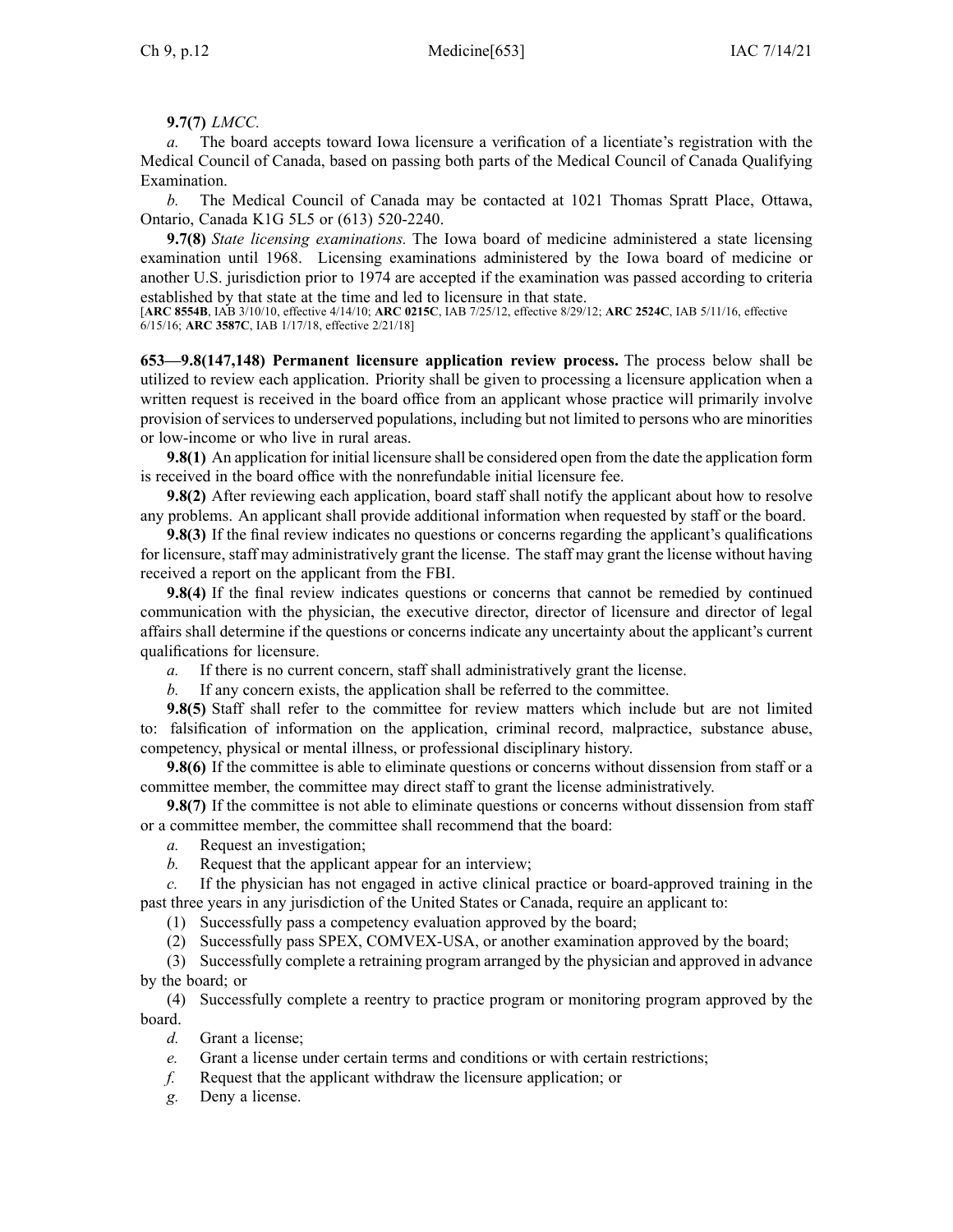**9.8(8)** The board shall consider applications and recommendations from the committee and shall:

*a.* Request further investigation;

*b.* Require that the applicant appear for an interview;

*c.* If the physician has not engaged in active clinical practice or board-approved training in the pas<sup>t</sup> three years in any jurisdiction of the United States or Canada, require an applicant to:

(1) Successfully pass <sup>a</sup> competency evaluation approved by the board;

(2) Successfully pass SPEX, COMVEX-USA, or another examination approved by the board;

(3) Successfully complete <sup>a</sup> retraining program arranged by the physician and approved in advance by the board; or

(4) Successfully complete <sup>a</sup> reentry to practice program or monitoring program approved by the board.

*d.* Grant <sup>a</sup> license;

*e.* Grant <sup>a</sup> license under certain terms and conditions or with certain restrictions;

*f.* Request that the applicant withdraw the licensure application; or

*g.* Deny <sup>a</sup> license. The board may deny <sup>a</sup> license for any grounds on which the board may discipline <sup>a</sup> license. The procedure for appealing <sup>a</sup> license denial is set forth in rule [653—9.17\(147,148\)](https://www.legis.iowa.gov/docs/iac/rule/653.9.17.pdf). [**ARC [8554B](https://www.legis.iowa.gov/docs/aco/arc/8554B.pdf)**, IAB 3/10/10, effective 4/14/10; **ARC [0215C](https://www.legis.iowa.gov/docs/aco/arc/0215C.pdf)**, IAB 7/25/12, effective 8/29/12; **ARC [2524C](https://www.legis.iowa.gov/docs/aco/arc/2524C.pdf)**, IAB 5/11/16, effective 6/15/16; **ARC [3587C](https://www.legis.iowa.gov/docs/aco/arc/3587C.pdf)**, IAB 1/17/18, effective 2/21/18]

# **653—9.9(147,148) Licensure application cycle.**

**9.9(1)** *Failure to submit application materials.* If the applicant does not submit all materials, including <sup>a</sup> completed fingerprint packet, within 90 days of the board's initial reques<sup>t</sup> for further information, the application shall be considered inactive. The board office shall notify the applicant of this change in status.

**9.9(2)** *Reactivation of the application.* To reactivate the application, an applicant shall submit <sup>a</sup> nonrefundable fee for reactivation of the application as specified in [653—paragraph](https://www.legis.iowa.gov/docs/iac/rule/653.8.4.pdf) 8.4(1)*"b"* within 30 days. If the application is not reactivated within 30 days, the application for licensure is withdrawn and the applicant must reapply and submit <sup>a</sup> new nonrefundable application fee and <sup>a</sup> new application, documents and core credentials.

**9.9(3)** *Period of reactivation.* The period for reactivation of application shall extend 90 days from the date the reques<sup>t</sup> and fee are received in the board office. During this period, the applicant shall update core credentials and submit the remaining requested materials. If the applicant does not update core credentials or submit all materials during the 90-day period of reactivation, the application for licensure is withdrawn and the applicant must reapply and submit <sup>a</sup> new nonrefundable application fee and <sup>a</sup> new application, documents and core credentials.

[**ARC [8554B](https://www.legis.iowa.gov/docs/aco/arc/8554B.pdf)**, IAB 3/10/10, effective 4/14/10; **ARC [0215C](https://www.legis.iowa.gov/docs/aco/arc/0215C.pdf)**, IAB 7/25/12, effective 8/29/12; **ARC [2524C](https://www.legis.iowa.gov/docs/aco/arc/2524C.pdf)**, IAB 5/11/16, effective 6/15/16; **ARC [3587C](https://www.legis.iowa.gov/docs/aco/arc/3587C.pdf)**, IAB 1/17/18, effective 2/21/18]

### **653—9.10(147,148) Discretionary board actions on licensure applications.** As circumstances warrant, the board may determine that any applicant for licensure is subject to the following:

**9.10(1)** The board may impose limits or restrictions on the practice of any applicant in this state that are equal in force to the limits or restrictions imposed on the applicant by any jurisdiction.

**9.10(2)** The board may defer final action on an application for licensure if there is an investigation or disciplinary action pending against an applicant in any jurisdiction until such time as the board is satisfied that licensure of the applicant poses no risk to the health and safety of Iowans.

**9.10(3)** The board is not precluded from taking disciplinary action after licensure is granted related to issues that arose in the licensure application process.

[**ARC [8554B](https://www.legis.iowa.gov/docs/aco/arc/8554B.pdf)**, IAB 3/10/10, effective 4/14/10; **ARC [3587C](https://www.legis.iowa.gov/docs/aco/arc/3587C.pdf)**, IAB 1/17/18, effective 2/21/18]

# **653—9.11(147,148) Issuance of <sup>a</sup> license.**

**9.11(1)** *Issuance.* Upon the granting of permanen<sup>t</sup> or administrative medicine licensure, staff shall issue <sup>a</sup> license to practice that shall expire on the first day of the licensee's birth month.

*a.* Licenses of persons born in even-numbered years shall expire in an even-numbered year, and licenses of persons born in odd-numbered years shall expire in an odd-numbered year.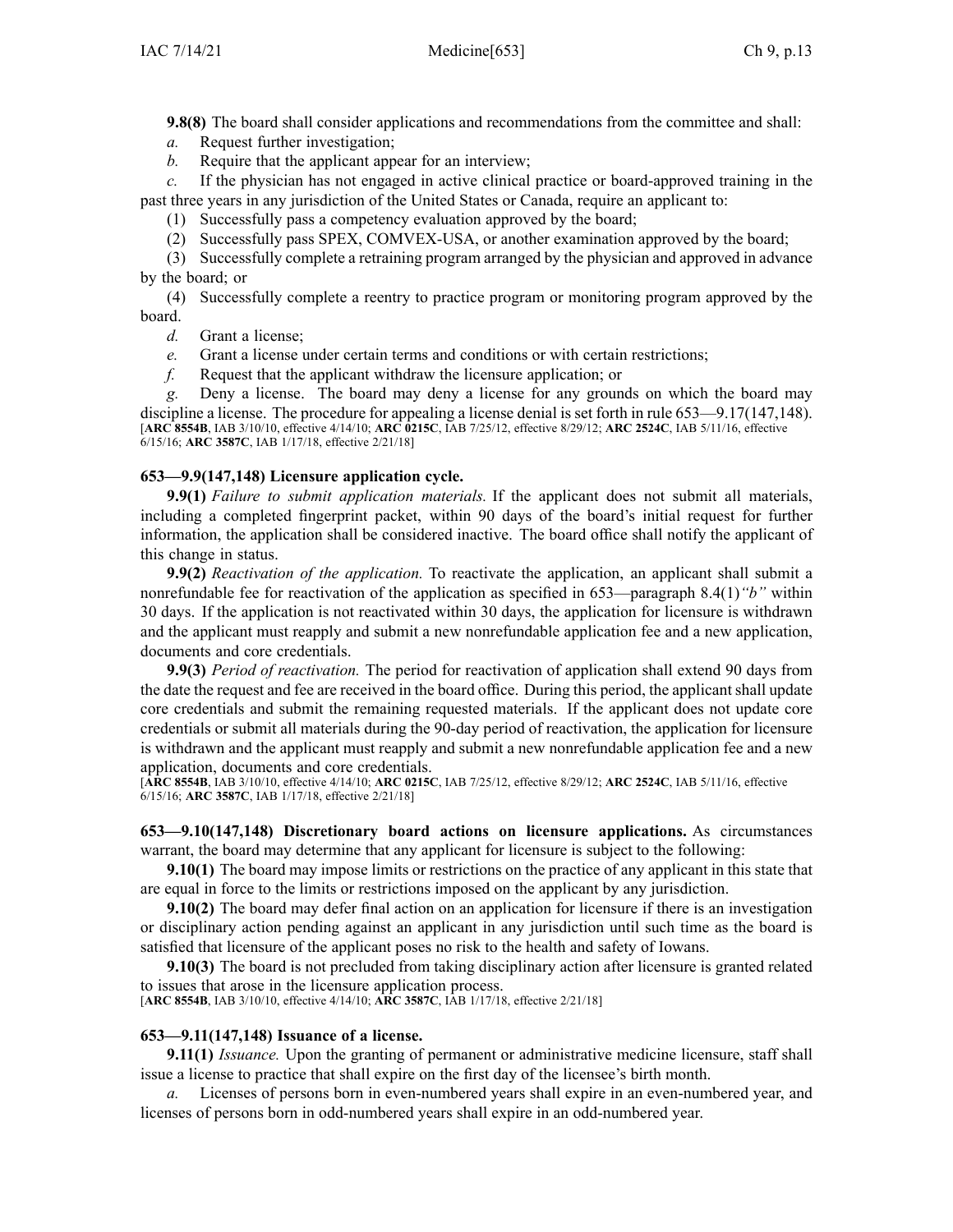*b.* The license shall not be issued for <sup>a</sup> period less than two months or greater than two years and two months, in accordance with the licensee's month and year of birth.

*c.* When <sup>a</sup> resident physician receives <sup>a</sup> permanen<sup>t</sup> Iowa license, the resident physician license shall immediately become inactive.

*d.* When <sup>a</sup> physician with <sup>a</sup> special license receives <sup>a</sup> permanen<sup>t</sup> Iowa license, the special license shall immediately become inactive.

*e.* When <sup>a</sup> physician with <sup>a</sup> permanen<sup>t</sup> Iowa license receives an Iowa administrative medicine license, the permanen<sup>t</sup> Iowa license shall immediately become inactive.

*f.* A physician with an active permanen<sup>t</sup> Iowa license is ineligible for an Iowa resident license.

**9.11(2)** *Display of license certificate.* The license certificate shall be displayed in the licensee's primary location of practice.

[**ARC [8554B](https://www.legis.iowa.gov/docs/aco/arc/8554B.pdf)**, IAB 3/10/10, effective 4/14/10; **ARC [0215C](https://www.legis.iowa.gov/docs/aco/arc/0215C.pdf)**, IAB 7/25/12, effective 8/29/12; **ARC [2524C](https://www.legis.iowa.gov/docs/aco/arc/2524C.pdf)**, IAB 5/11/16, effective 6/15/16; **ARC [3587C](https://www.legis.iowa.gov/docs/aco/arc/3587C.pdf)**, IAB 1/17/18, effective 2/21/18]

#### **653—9.12(147,148) Notification required to change the board's data system.**

**9.12(1)** *Change of contact information.* A licensee shall notify the board of any change in the home address, the address of the place of practice, home or practice telephone number, or personal e-mail address regularly used by the applicant or licensee for correspondence with the board within one month of the change.

**9.12(2)** *Change of name.* A licensee shall notify the board of any change in name within one month of making the name change. Notification requires <sup>a</sup> notarized copy of <sup>a</sup> marriage license or <sup>a</sup> notarized copy of court documents.

**9.12(3)** *Deceased.* A licensee file shall be closed and labeled "deceased" when the board receives <sup>a</sup> copy of the physician's death certificate or other reliable information of the licensee's death.

**9.12(4)** *Practice name.* A licensee shall practice under the licensee's full legal name.

[**ARC [8554B](https://www.legis.iowa.gov/docs/aco/arc/8554B.pdf)**, IAB 3/10/10, effective 4/14/10; **ARC [2524C](https://www.legis.iowa.gov/docs/aco/arc/2524C.pdf)**, IAB 5/11/16, effective 6/15/16; **ARC [3587C](https://www.legis.iowa.gov/docs/aco/arc/3587C.pdf)**, IAB 1/17/18, effective 2/21/18]

#### **653—9.13(147,148) Renewal of <sup>a</sup> permanent or administrative medicine license.**

**9.13(1)** *Renewal notice.* Staff shall send a renewal notice to each licensee at least 60 days prior to the expiration of the license. The renewal notice may be sent by e-mail or by regular mail at the discretion of staff. If e-mail is used for notification of licensure renewal, the notice shall be sent to the personal e-mail address specified in subrule [9.12\(1\)](https://www.legis.iowa.gov/docs/iac/rule/653.9.12.pdf).

**9.13(2)** *Licensee obligation.* The licensee is responsible for renewing the license prior to its expiration. Failure of the licensee to receive the notice does not relieve the licensee of responsibility for renewing that license.

**9.13(3)** *Renewal application requirements.* A licensee seeking renewal shall submit <sup>a</sup> completed renewal application; information on continuing education, training on chronic pain management, training on end-of-life care, and training on identifying and reporting abuse; and the required fee prior to the expiration date on the current license.

*a.* Renewal fee.

(1) The fees for renewal made via paper application or via on-line application are specified in [653—subparagraph](https://www.legis.iowa.gov/docs/iac/rule/653.8.4.pdf) 8.4(1)*"c"*(1) and are assessed per biennial period or <sup>a</sup> prorated portion thereof if the current license was issued for <sup>a</sup> period of less than 24 months.

(2) There is no renewal fee due for <sup>a</sup> physician who was on active duty in the U.S. armed forces, reserves or national guard during the renewal period. "Active duty" means full-time training or active service in the U.S. armed forces, reserves or national guard.

(3) A physician who fails to renew before the expiration of the license shall be charged <sup>a</sup> penalty fee as set forth in [653—paragraph](https://www.legis.iowa.gov/docs/iac/rule/653.8.4.pdf) 8.4(1)*"d."*

*b.* The requirements for continuing education and training on identifying and reporting abuse are found in [653—Chapter](https://www.legis.iowa.gov/docs/iac/chapter/653.11.pdf) 11.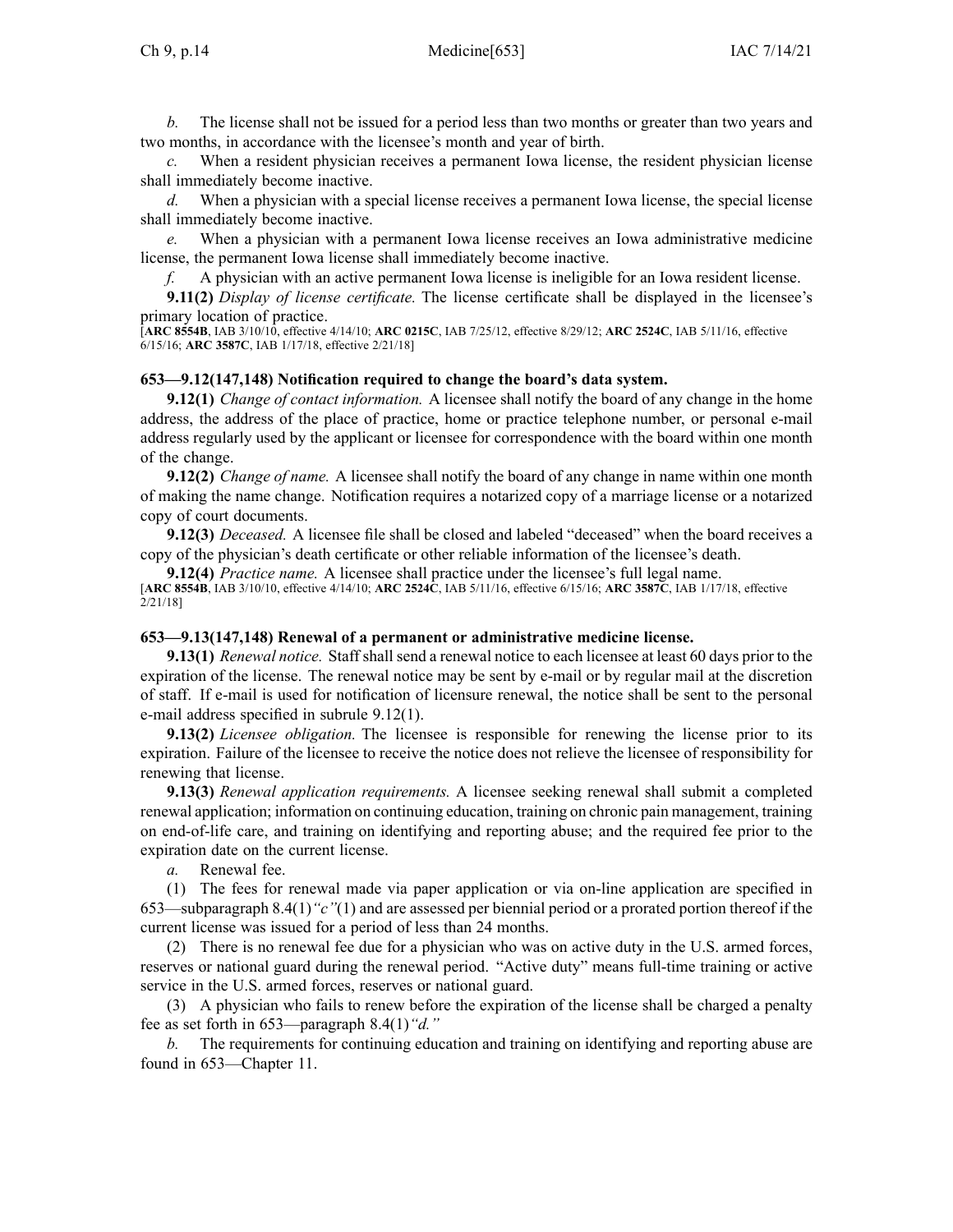*c.* The first renewal fee shall be prorated on <sup>a</sup> monthly basis according to the date of issuance and the physician's month and year of birth, if the initial permanen<sup>t</sup> or administrative medicine license was issued for <sup>a</sup> period of less than 24 months.

**9.13(4)** *Issuance of <sup>a</sup> renewal.* Upon receiving the completed renewal application, staff shall administratively issue <sup>a</sup> two-year license that expires on the first day of the licensee's birth month. In the event the board receives adverse information on the renewal application, the board shall issue the renewal license but may refer the adverse information for further consideration.

**9.13(5)** *Renewal penalties.* If the licensee fails to submit the renewal application and renewal fee prior to the expiration date on the current license, the licensee shall be charged <sup>a</sup> penalty fee as set forth in [653—paragraph](https://www.legis.iowa.gov/docs/iac/rule/653.8.4.pdf) 8.4(1)*"d."*

**9.13(6)** *Failure to renew.* Failure of the licensee to renew <sup>a</sup> license within two months following its expiration date shall cause the license to become inactive and invalid. A licensee whose license is invalid or inactive is prohibited from practice until the license is reinstated in accordance with rule [653—9.15](https://www.legis.iowa.gov/docs/iac/rule/653.9.15.pdf)(147,148).

*a.* In order to ensure that the license will not become inactive when <sup>a</sup> paper renewal form is used, the completed renewal application and appropriate fees must be received in the board office by the fifteenth of the month prior to the month the license becomes inactive. For example, <sup>a</sup> licensee whose license expires on January 1 has until March 1 to renew the license or the license becomes inactive and invalid. The licensee must submit and the board office must receive the renewal materials prior to or on February 15 to ensure that the license will be renewed prior to becoming inactive and invalid on March 1.

*b.* In order to ensure that the license will not become inactive when on-line renewal is used, the licensee must complete the on-line renewal prior to midnight of the last day of the month in the month after the expiration date on the license. For example, <sup>a</sup> licensee whose license expiration date is January 1 must complete the on-line renewal before midnight on the last day of February; the license becomes inactive and invalid at 12:01 a.m. on March 1.

**9.13(7)** *Display of license.* Renewal licenses shall be displayed along with the license certificate in the primary location of practice.

[**ARC [8554B](https://www.legis.iowa.gov/docs/aco/arc/8554B.pdf)**, IAB 3/10/10, effective 4/14/10; **ARC [0215C](https://www.legis.iowa.gov/docs/aco/arc/0215C.pdf)**, IAB 7/25/12, effective 8/29/12; **ARC [0871C](https://www.legis.iowa.gov/docs/aco/arc/0871C.pdf)**, IAB 7/24/13, effective 8/28/13; **ARC [2524C](https://www.legis.iowa.gov/docs/aco/arc/2524C.pdf)**, IAB 5/11/16, effective 6/15/16; **ARC [3587C](https://www.legis.iowa.gov/docs/aco/arc/3587C.pdf)**, IAB 1/17/18, effective 2/21/18]

### **653—9.14(147,148) Inactive status and reinstatement of <sup>a</sup> license.**

**9.14(1)** *Definition of inactive status.* An inactive license is any license that is not <sup>a</sup> current, active license.

*a.* "Inactive status" may include licenses formerly known as delinquent, lapsed, or retired.

*b.* A physician with an inactive license may not practice medicine until the license is reinstated to current, active status.

*c.* A physician whose license is inactive continues to hold the privilege of licensure in Iowa but may not practice medicine under an Iowa license until the license is reinstated to current, active status. A licensee who practices under an Iowa license when the license is inactive may be subject to disciplinary action by the board, injunctive action pursuan<sup>t</sup> to Iowa Code section [147.83](https://www.legis.iowa.gov/docs/ico/section/147.83.pdf), criminal sanctions pursuan<sup>t</sup> to Iowa Code section [147.86](https://www.legis.iowa.gov/docs/ico/section/147.86.pdf), or other available legal remedies.

**9.14(2)** *Mechanisms for becoming inactive.* A licensee seeking to become inactive may do so by submitting <sup>a</sup> written reques<sup>t</sup> to the board office or by failing to renew <sup>a</sup> license by the first day of the third month after the expiration date. For example, <sup>a</sup> licensee whose license expires on January 1 will be considered inactive if the license is not renewed by March 1.

**9.14(3)** *Fee.* There is no fee to become inactive.

[**ARC [8554B](https://www.legis.iowa.gov/docs/aco/arc/8554B.pdf)**, IAB 3/10/10, effective 4/14/10; **ARC [3587C](https://www.legis.iowa.gov/docs/aco/arc/3587C.pdf)**, IAB 1/17/18, effective 2/21/18]

### **653—9.15(147,148) Reinstatement of an unrestricted Iowa license.**

**9.15(1)** *Reinstatement within one year of the license's becoming inactive.* An individual whose license is in inactive status for up to one year and who wishes to reinstate the license shall submit <sup>a</sup> completed renewal application; the reinstatement fee; documentation of continuing education; and, if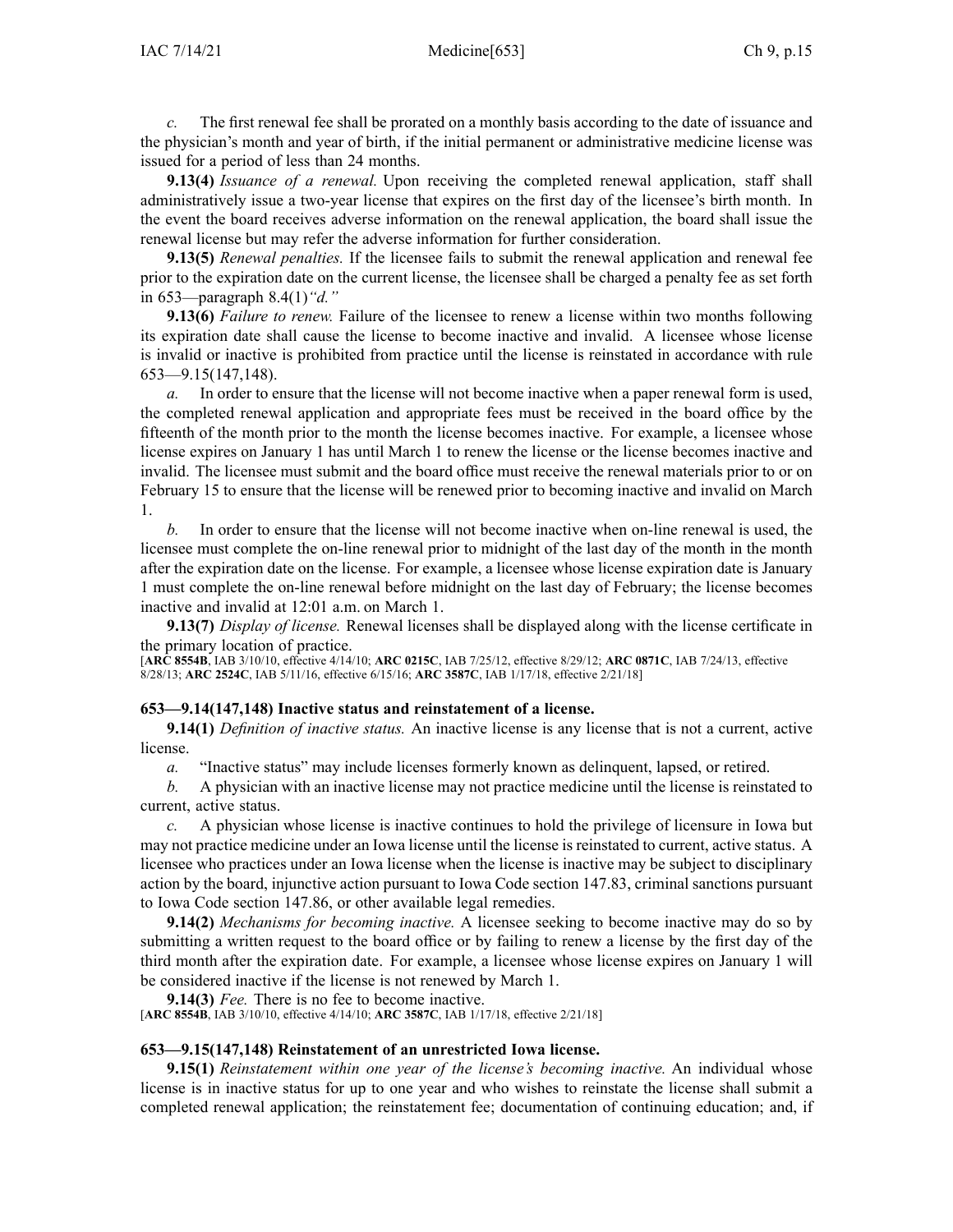applicable, documentation on training on chronic pain management, end-of-life care, and identifying and reporting abuse. All of the information shall be received in the board office within one year of the license's becoming inactive for the applicant to reinstate under this subrule. For example, <sup>a</sup> physician whose license became inactive on March 1 has until the last day of the following February to renew under this subrule.

*a. Fee for reinstatement of an unrestricted Iowa license within one year of the license's becoming inactive.* The reinstatement fee is specified in [653—paragraph](https://www.legis.iowa.gov/docs/iac/rule/653.8.4.pdf) 8.4(1) "g" when the license in the most recent license period had been granted for less than 24 months; in that case, the reinstatement fee is prorated according to the date of issuance and the physician's month and year of birth.

*b. Continuing education and training requirements.* The requirements for continuing education, training on chronic pain management, training on end-of-life care, and training on identifying and reporting abuse are found in [653—Chapter](https://www.legis.iowa.gov/docs/iac/chapter/653.11.pdf) 11. Applicants for reinstatement shall provide documentation of having completed:

(1) The number of hours of category 1 credit needed for renewal in the most recent license period. None of the credits obtained in the inactive period may be carried over to <sup>a</sup> future license period; and

(2) Training on chronic pain management, end-of-life care, and identifying and reporting abuse, if applicable, within the previous five years.

*c. Issuance of <sup>a</sup> reinstated license.* Upon receiving the completed application, staff shall administratively issue <sup>a</sup> license that expires on the renewal date that would have been in effect if the licensee had renewed the license before the license expired.

*d. Reinstatement application process.* The applicant who fails to submit all reinstatement information required within 365 days of the license's becoming inactive shall be required to meet the reinstatement requirements of [9.15\(2\)](https://www.legis.iowa.gov/docs/iac/rule/653.9.15.pdf). For example, if <sup>a</sup> physician's license expires on January 1, the completed reinstatement application is due in the board office by December 31, in order to meet the requirements of this subrule.

**9.15(2)** *Reinstatement of an unrestricted Iowa license that has been inactive for one year or longer.* An individual whose license is in inactive status and who has not submitted a reinstatement application that was received by the board within one year of the license's becoming inactive shall follow the application cycle specified in this rule and shall satisfy the following requirements for reinstatement:

*a.* Submit an application for reinstatement to the board upon forms provided by the board. The application shall require the following information:

(1) Full legal name, date and place of birth, license number, home address, mailing address, principal business address, and personal e-mail address regularly used by the applicant or licensee for correspondence with the board;

(2) A photograph of the applicant suitable for positive identification;

(3) A chronology accounting for all time periods from the date of initial licensure;

(4) Every jurisdiction in which the applicant is or has been authorized to practice including license numbers and dates of issuance;

(5) Documentation ofsuccessful completion of resident training approved by the board asspecified in paragraph 9.3(1)*"c"* which was completed since the time of initial licensure. An official FCVS Physician Information Profile that supplies this information for the applicant is <sup>a</sup> suitable alternative;

(6) Verification of the applicant's hospital and clinical staff privileges, and other professional experience for the pas<sup>t</sup> five years if requested by the board;

(7) A statement disclosing and explaining any warnings issued, investigations conducted or disciplinary actions taken, whether by voluntary agreemen<sup>t</sup> or formal action, by <sup>a</sup> medical or professional regulatory authority, an educational institution, training or research program, or health facility in any jurisdiction;

(8) A statement of the applicant's physical and mental health, including full disclosure and <sup>a</sup> written explanation of any dysfunction or impairment which may affect the ability of the applicant to engage in practice and provide patients with safe and healthful care. Copies of evaluations, verification of medical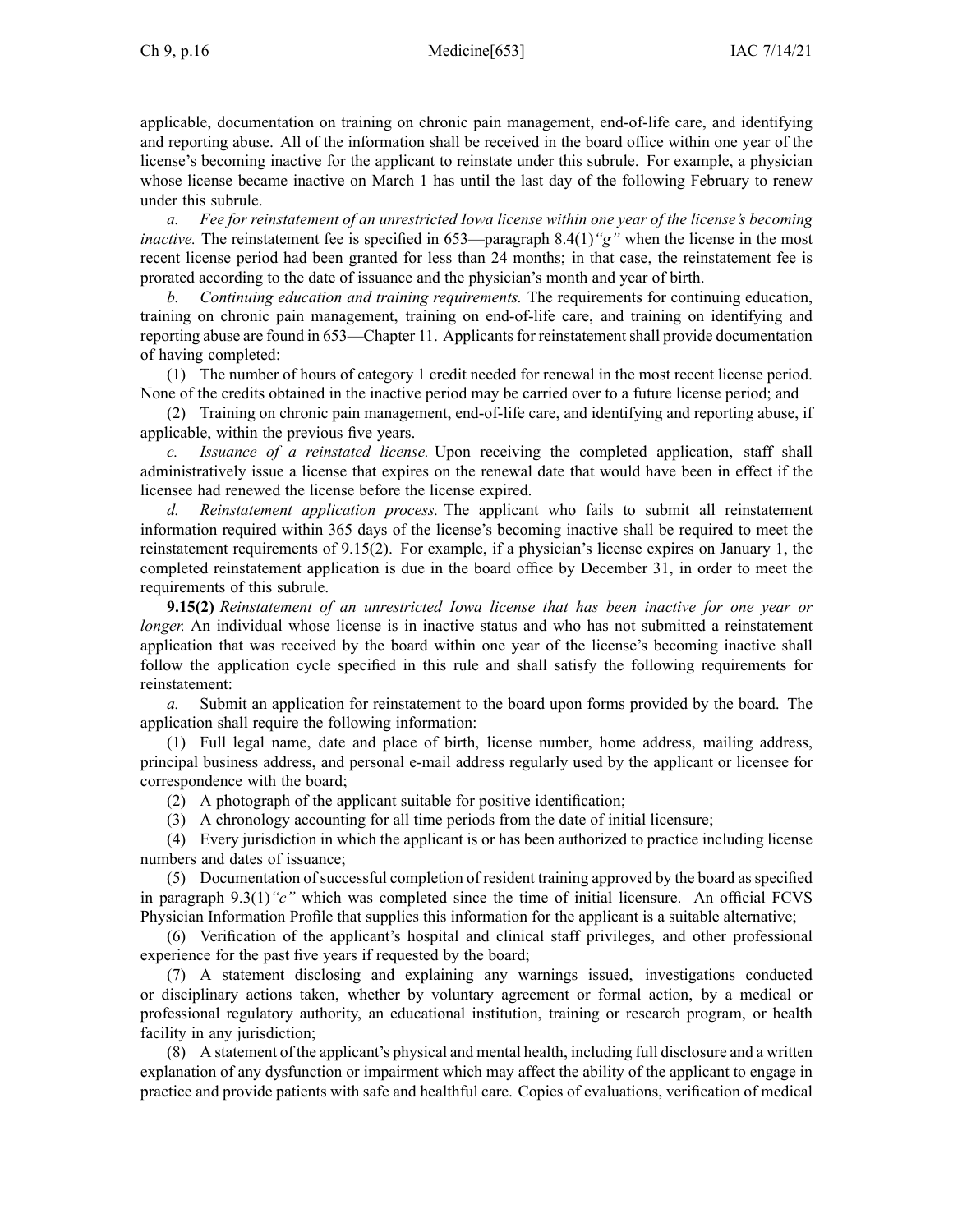condition from treating physicians, or other documentation may be requested if needed during the review process;

(9) A statement disclosing and explaining the applicant's involvement in civil litigation related to practice in any jurisdiction. Copies of the legal documents may be requested if needed during the review process;

(10) A statement disclosing and explaining any charge of <sup>a</sup> misdemeanor or felony involving the applicant filed in any jurisdiction, whether or not any appeal or other proceeding is pending to have the conviction or plea set aside. Copies of the legal documents may be requested if needed during the review process; and

(11) A completed fingerprint packet to facilitate <sup>a</sup> national criminal history background check. The fee for the evaluation of the fingerprint packet and the DCI and FBI criminal history background checks will be assessed to the applicant.

*b.* Pay the reinstatement fee plus the fee for the evaluation of the fingerprint packet and the DCI and FBI criminal history background checks specified in [653—paragraph](https://www.legis.iowa.gov/docs/iac/rule/653.8.4.pdf) 8.4(1)*"f."*

*c.* Provide documentation of completion of 40 hours of category 1 credit within the previous two years and documentation of training on chronic pain management, end-of-life care, and identifying and reporting abuse as specified in [653—Chapter](https://www.legis.iowa.gov/docs/iac/chapter/653.11.pdf) 11.

*d.* If the physician has not engaged in active clinical practice or board-approved training in the pas<sup>t</sup> three years in any jurisdiction of the United States or Canada, require an applicant to:

(1) Successfully pass <sup>a</sup> competency evaluation approved by the board;

(2) Successfully pass SPEX, COMVEX-USA, or another examination approved by the board;

(3) Successfully complete <sup>a</sup> retraining program arranged by the physician and approved in advance by the board; or

(4) Successfully complete <sup>a</sup> reentry to practice program or monitoring program approved by the board.

*e.* An individual who is able to submit <sup>a</sup> letter from the board with different reinstatement or reactivation criteria is eligible for reinstatement based on those criteria.

**9.15(3)** *Reinstatement application cycle and process.* The cycle and process are the same as described in rules [653—9.8](https://www.legis.iowa.gov/docs/iac/rule/653.9.8.pdf)(147,148) and [653—9.9](https://www.legis.iowa.gov/docs/iac/rule/653.9.9.pdf)(147,148).

[**ARC [8554B](https://www.legis.iowa.gov/docs/aco/arc/8554B.pdf)**, IAB 3/10/10, effective 4/14/10; **ARC [0215C](https://www.legis.iowa.gov/docs/aco/arc/0215C.pdf)**, IAB 7/25/12, effective 8/29/12; **ARC [1187C](https://www.legis.iowa.gov/docs/aco/arc/1187C.pdf)**, IAB 11/27/13, effective 1/1/14; **ARC [2524C](https://www.legis.iowa.gov/docs/aco/arc/2524C.pdf)**, IAB 5/11/16, effective 6/15/16; **ARC [3587C](https://www.legis.iowa.gov/docs/aco/arc/3587C.pdf)**, IAB 1/17/18, effective 2/21/18]

**653—9.16(147,148) Reinstatement of <sup>a</sup> restricted Iowa license.** A physician whose license has been suspended or revoked following <sup>a</sup> disciplinary proceeding is required to seek reinstatement pursuan<sup>t</sup> to [653—Chapter](https://www.legis.iowa.gov/docs/iac/chapter/653.26.pdf) 26.

[**ARC [8554B](https://www.legis.iowa.gov/docs/aco/arc/8554B.pdf)**, IAB 3/10/10, effective 4/14/10]

# **653—9.17(147,148) Denial of licensure or determined to be ineligible for licensure through the IMLC or termination of <sup>a</sup> license issued through the IMLC.**

**9.17(1)** *Preliminary notice of denial.* Prior to the denial of licensure to an applicant, the board shall issue <sup>a</sup> preliminary notice of denial that shall be sent to the applicant by regular, first-class mail at the address provided by the applicant. The preliminary notice of denial is <sup>a</sup> public record and shall cite the factual and legal basis for denying the application, notify the applicant of the appeal process, and specify the date upon which the denial will become final if it is not appealed.

**9.17(2)** *Appeal procedure.* An applicant who has received <sup>a</sup> preliminary notice of licensure denial or <sup>a</sup> Letter of Qualification that asserts the board has determined that the applicant is ineligible for licensure through the IMLC, or a notice that a medical license is ineligible for renewal through the IMLC, may appeal and reques<sup>t</sup> <sup>a</sup> hearing on the issues related to the preliminary notice of licensure denial or ineligibility for licensure or licensure renewal through the IMLC by serving <sup>a</sup> reques<sup>t</sup> for hearing upon the executive director not more than 30 calendar days following the date when the notice was mailed. The applicant's current address shall be provided in the reques<sup>t</sup> for hearing. The reques<sup>t</sup> is deemed filed on the date it is received in the board office. If the reques<sup>t</sup> is received with <sup>a</sup> USPS nonmetered postmark, the board shall consider the postmark date as the date the reques<sup>t</sup> is filed. The reques<sup>t</sup> shall specify the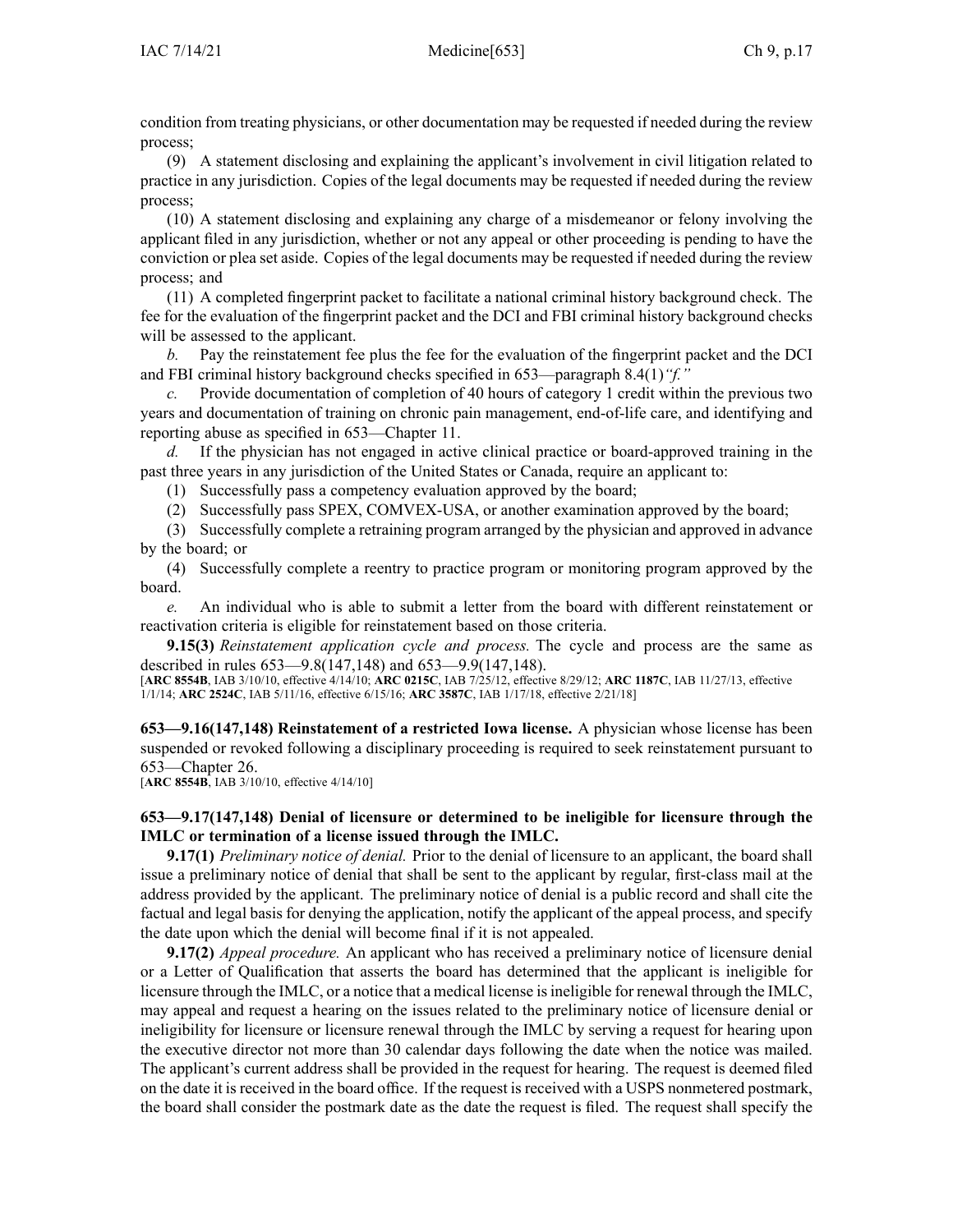factual or legal errors and that the applicant desires an evidentiary hearing, and may provide additional written information or documents in suppor<sup>t</sup> of licensure, or <sup>a</sup> Letter of Qualification that asserts the applicant is eligible for licensure through the IMLC, or the applicant is eligible for licensure renewal through the IMLC.

**9.17(3)** *Hearing.* If an applicant appeals the preliminary notice of licensure denial or a determination of ineligibility for licensure or licensure renewal through the IMLC and requests <sup>a</sup> hearing, the hearing shall be <sup>a</sup> contested case and subsequent proceedings shall be conducted in accordance with [653—25.30](https://www.legis.iowa.gov/docs/iac/rule/653.25.30.pdf)(17A).

*a.* Hearings for applicants denied licensure, or determined to be ineligible for licensure or licensure renewal through the IMLC are contested cases open to the public.

*b.* Either party may reques<sup>t</sup> issuance of <sup>a</sup> protective order in the event privileged or confidential information is submitted into evidence.

*c.* Evidence supporting the denial of the license or the determination of ineligibility for licensure or licensure renewal through the IMLC may be presented by an assistant attorney general.

*d.* While each party shall have the burden of establishing the affirmative of matters asserted, the applicant shall have the ultimate burden of persuasion as to the applicant's qualification for licensure or licensure eligibility or licensure renewal through IMLC.

*e.* The board, after <sup>a</sup> hearing on license denial, may gran<sup>t</sup> or deny the application for licensure. The board shall state the reasons for its decision and may gran<sup>t</sup> the license, gran<sup>t</sup> the license with restrictions or deny the license. The final decision is <sup>a</sup> public record. After <sup>a</sup> hearing on ineligibility for licensure renewal through the IMLC, the board may uphold the termination of the license or allow the licensee to renew. The board shall state the reasons for its decision, which is <sup>a</sup> public record. After <sup>a</sup> hearing on <sup>a</sup> Letter of Qualification determination, the board may uphold the ineligible determination or issue <sup>a</sup> Letter of Qualification asserting the applicant is eligible for licensure through the IMLC. The board shall state the reasons for its decision, which is <sup>a</sup> public record.

*f.* Judicial review of <sup>a</sup> final order of the board denying licensure, issuing <sup>a</sup> license with restrictions, terminating <sup>a</sup> license not eligible for renewal through the IMLC, or upholding <sup>a</sup> Letter of Qualification asserting that an applicant is ineligible for licensure through the IMLC may be sought in accordance with the provisions of Iowa Code section [17A.19](https://www.legis.iowa.gov/docs/ico/section/17A.19.pdf), which are applicable to judicial review of any agency's final decision in <sup>a</sup> contested case.

**9.17(4)** *Finality.* If an applicant does not appeal <sup>a</sup> preliminary notice of denial in accordance with [9.17\(2\)](https://www.legis.iowa.gov/docs/iac/rule/653.9.17.pdf), the preliminary notice of denial automatically becomes final. A final denial of an application for licensure is <sup>a</sup> public record.

**9.17(5)** *Failure to pursue appeal.* If an applicant appeals <sup>a</sup> preliminary notice of licensure denial or <sup>a</sup> notice of ineligibility for licensure or licensure renewal through the IMLC, in accordance with [9.17\(2\)](https://www.legis.iowa.gov/docs/iac/rule/653.9.17.pdf), but the applicant fails to pursue that appeal to <sup>a</sup> final decision within one year from the date of the preliminary notice of licensure denial or <sup>a</sup> notice of ineligibility for licensure or licensure renewal through the IMLC, the board may dismiss the appeal. The appeal may be dismissed only after the board sends <sup>a</sup> written notice by first-class mail to the applicant at the applicant's last-known address. The notice shall state that the appeal will be dismissed and that the preliminary notice of licensure denial or <sup>a</sup> notice of ineligibility for licensure or licensure renewal through the IMLC will become final if the applicant does not contact the board to schedule the appeal hearing within 30 days of the date the letter is mailed from the board office. Upon dismissal of an appeal, the preliminary notice of licensure denial or <sup>a</sup> notice of ineligibility for licensure or licensure renewal through the IMLC becomes final. A final decision under this rule is <sup>a</sup> public record.

[**ARC [7756B](https://www.legis.iowa.gov/docs/aco/arc/7756B.pdf)**, IAB 5/6/09, effective 6/10/09; **ARC [8554B](https://www.legis.iowa.gov/docs/aco/arc/8554B.pdf)**, IAB 3/10/10, effective 4/14/10; **ARC [3587C](https://www.legis.iowa.gov/docs/aco/arc/3587C.pdf)**, IAB 1/17/18, effective 2/21/18]

**653—9.18(17A,147,148,272C) Waiver requests.** Waiver requests shall be submitted in conformance with [653—Chapter](https://www.legis.iowa.gov/docs/iac/chapter/653.3.pdf) 3.

[**ARC [8554B](https://www.legis.iowa.gov/docs/aco/arc/8554B.pdf)**, IAB 3/10/10, effective 4/14/10; **ARC [5600C](https://www.legis.iowa.gov/docs/aco/arc/5600C.pdf)**, IAB 5/5/21, effective 6/9/21]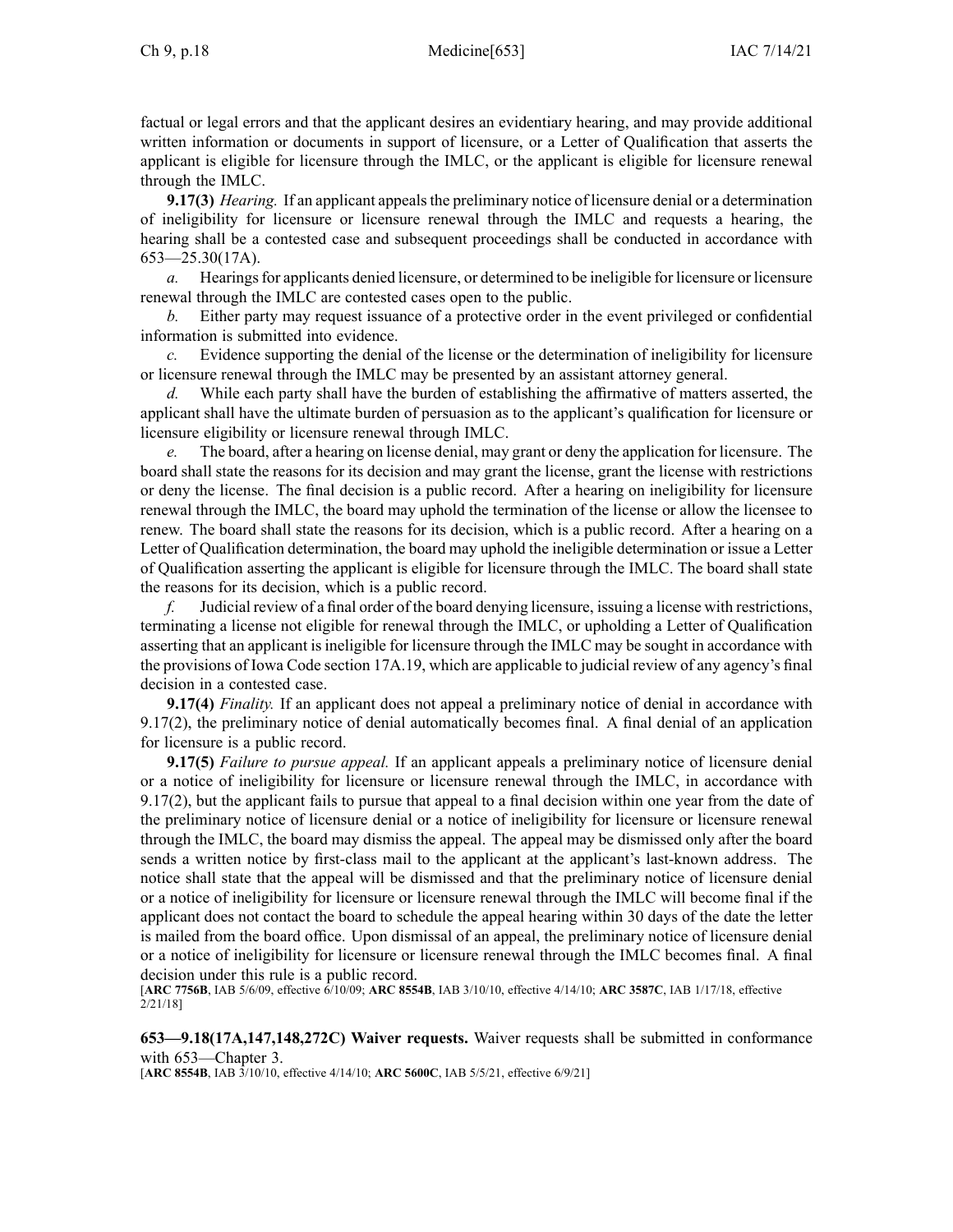**653—9.19(147,148) Relinquishment of license to practice.** A person's permanen<sup>t</sup> license to practice medicine and surgery, osteopathic medicine and surgery, or administrative medicine shall be deemed relinquished if the person fails to apply for renewal or reinstatement of the license within five years after its expiration.

**9.19(1)** A license shall not be reinstated, reissued, or restored once it is relinquished. The person may apply for <sup>a</sup> new license pursuan<sup>t</sup> to Iowa Code sections [148.3](https://www.legis.iowa.gov/docs/ico/section/148.3.pdf) and [148.11](https://www.legis.iowa.gov/docs/ico/section/148.11.pdf) and 653—Chapters 9 and [10](https://www.legis.iowa.gov/docs/iac/chapter/653.10.pdf).

**9.19(2)** The relinquishment of license may be stayed if, at the date of relinquishment, there is an active:

*a.* Evaluation order pursuan<sup>t</sup> to Iowa Code section [272C.9\(1\)](https://www.legis.iowa.gov/docs/ico/section/272C.9.pdf) and rule [653—24.4](https://www.legis.iowa.gov/docs/iac/rule/653.24.4.pdf)(272);

*b.* Combined statement of charges and settlement agreemen<sup>t</sup> pursuan<sup>t</sup> to Iowa Code sections [17A.10\(2\)](https://www.legis.iowa.gov/docs/ico/section/17A.10.pdf) and [272C.3\(4\)](https://www.legis.iowa.gov/docs/ico/section/272C.3.pdf) and rule [653—25.3](https://www.legis.iowa.gov/docs/iac/rule/653.25.3.pdf)(17A);

*c.* Statement of charges pursuan<sup>t</sup> to Iowa Code section [17A.12\(2\)](https://www.legis.iowa.gov/docs/ico/section/17A.12.pdf) and rule [653—25.4](https://www.legis.iowa.gov/docs/iac/rule/653.25.4.pdf)(17A);

*d.* Settlement agreemen<sup>t</sup> pursuan<sup>t</sup> to Iowa Code sections [17A.10\(2\)](https://www.legis.iowa.gov/docs/ico/section/17A.10.pdf) and [272C.3\(4\)](https://www.legis.iowa.gov/docs/ico/section/272C.3.pdf) and rule [653—25.17](https://www.legis.iowa.gov/docs/iac/rule/653.25.17.pdf)(272C);

*e.* Final decision pursuan<sup>t</sup> to Iowa Code sections [17A.12](https://www.legis.iowa.gov/docs/ico/section/17A.12.pdf) and [272C.6](https://www.legis.iowa.gov/docs/ico/section/272C.6.pdf) and rule [653—25.24](https://www.legis.iowa.gov/docs/iac/rule/653.25.24.pdf)(17A); or

*f.* Application for reinstatement of the license pursuan<sup>t</sup> to rule [653—9.15\(](https://www.legis.iowa.gov/docs/iac/rule/653.9.15.pdf)147,148) or [653—9.16](https://www.legis.iowa.gov/docs/iac/rule/653.9.16.pdf)(147,148).

[**ARC [2346C](https://www.legis.iowa.gov/docs/aco/arc/2346C.pdf)**, IAB 1/6/16, effective 2/10/16]

# **653—9.20(147,148) Administrative medicine licensure.**

**9.20(1)** *Application.* An application for an administrative medicine license shall be made to the board of medicine pursuan<sup>t</sup> to the requirements established in Iowa Code section [148.3](https://www.legis.iowa.gov/docs/ico/section/148.3.pdf) and this chapter. An applicant for an administrative medicine license shall be subject to all of the permanen<sup>t</sup> licensure requirements established in Iowa Code section [148.3](https://www.legis.iowa.gov/docs/ico/section/148.3.pdf) and this chapter, excep<sup>t</sup> that the applicant shall not be required to demonstrate that the applicant has engaged in active clinical practice in the pas<sup>t</sup> three years as outlined in paragraphs [9.8\(7\)](https://www.legis.iowa.gov/docs/ico/section/9.8.pdf)*"c"* and [9.15\(2\)](https://www.legis.iowa.gov/docs/ico/section/9.15.pdf)*"d."*

The board may, in its discretion, issue an administrative medicine license authorizing the licensee to practice administrative medicine only, as defined by this rule. The license shall be designated "administrative medicine license."

**9.20(2)** *Fees.* All license and renewal fees shall be paid to the board in accordance with [653—Chapters](https://www.legis.iowa.gov/docs/iac/chapter/653.8.pdf) 8 and [9](https://www.legis.iowa.gov/docs/iac/chapter/653.9.pdf).

**9.20(3)** *Demonstration of competence.*

*a.* If an applicant for initial licensure or reinstatement of an administrative medicine license has not actively practiced administrative or clinical medicine in <sup>a</sup> jurisdiction of the United States or Canada in the pas<sup>t</sup> three years, the board may require the applicant to demonstrate competence in <sup>a</sup> method prescribed by the board in accordance with paragraphs [9.8\(7\)](https://www.legis.iowa.gov/docs/iac/rule/653.9.8.pdf)*"c"* and [9.15\(2\)](https://www.legis.iowa.gov/docs/iac/rule/653.9.15.pdf)*"d."*

*b.* A physician who holds an administrative medicine license and has not engaged in active clinical practice in <sup>a</sup> jurisdiction of the United States or Canada for more than three years may be required to demonstrate competence to practice clinical medicine in <sup>a</sup> method prescribed by the board in accordance with paragraphs  $9.8(7)$  "c" and  $9.15(2)$  "d" prior to obtaining a permanent Iowa medical license.

**9.20(4)** *No exemptions to laws and rules.* A physician with an administrative medicine license shall be subject to the same laws and rules governing the practice of medicine as <sup>a</sup> person holding <sup>a</sup> permanen<sup>t</sup> Iowa medical license.

**9.20(5)** *Only one active license at <sup>a</sup> time.* When applicable, <sup>a</sup> person's active Iowa permanen<sup>t</sup> or Iowa resident license shall immediately become inactive upon issuance of an administrative license.

**9.20(6)** *Interstate medical licensure compact.* A physician who holds only an administrative medicine license may not be eligible for licensure under the interstate medical licensure compact. [**ARC [2523C](https://www.legis.iowa.gov/docs/aco/arc/2523C.pdf)**, IAB 5/11/16, effective 6/15/16; **ARC [3587C](https://www.legis.iowa.gov/docs/aco/arc/3587C.pdf)**, IAB 1/17/18, effective 2/21/18]

### **653—9.21(147,147B,148) Licensure through IMLC.**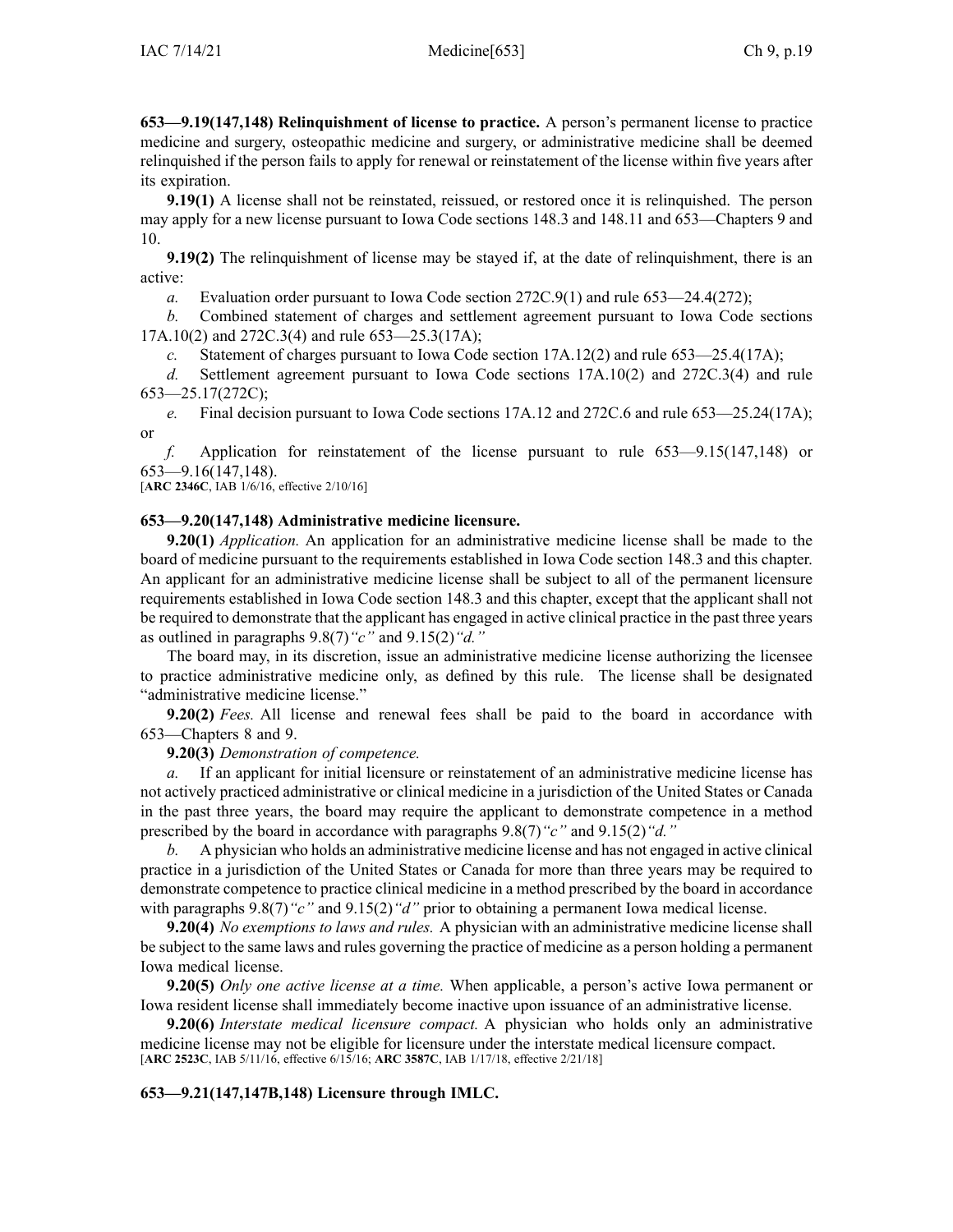**9.21(1)** *Requirements for seeking <sup>a</sup> Letter of Qualification from the Iowa board of medicine.* An applicant shall meet all of the following requirements:

Designate Iowa as state of principal license. To designate Iowa as state of principal license, the physician must possess <sup>a</sup> full, unrestricted, permanen<sup>t</sup> Iowa medical license and meet one of the following requirements at the time the application for <sup>a</sup> Letter of Qualification is reviewed by board staff:

(1) Iowa is the physician's primary residence, or

(2) At least 25 percen<sup>t</sup> of the physician's medical practice occurs in Iowa, or

(3) The physician's employer is located in Iowa, or

(4) If the applicant does not meet any of the requirements under  $(1)$ ,  $(2)$ , or  $(3)$ , the applicant can designate Iowa as the state of principal license if Iowa is the applicant's state of residence for the purposes of federal income tax.

*b.* Provide evidence of the following qualifications:

(1) Graduation from <sup>a</sup> medical school accredited by the LCME, COCA, or <sup>a</sup> medical school listed in the International Medical Education Directory or its equivalent.

(2) Passage of each componen<sup>t</sup> of the USMLE or the COMLEX within three attempts, or any of its predecessor examinations accepted by the board as an equivalent examination for licensure purposes as prescribed in rule 653—9.7(147,148).

(3) Successful completion of graduate medical education approved by the ACGME or the AOA. "Successful completion" means participation in an ACGME or AOA postgraduate training program that achieves ABMS or AOA board eligibility status. A one-year transitional internship or <sup>a</sup> one-year rotating internship does not qualify as graduate medical education required in Iowa Code section [147B.1\(2\)](https://www.legis.iowa.gov/docs/ico/section/2018/147B.1.pdf)*"k"*(3) and IMLC Section 5.4(1)*"c."*

(4) Hold specialty certification or <sup>a</sup> time-unlimited specialty certificate recognized by the ABMS or the AOA. The specialty certification or <sup>a</sup> time-unlimited specialty certificate does not have to be maintained once <sup>a</sup> physician is determined to be eligible for licensure through the IMLC.

(5) Has never been convicted of or received adjudication, deferred adjudication, community supervision, or deferred disposition for any criminal offense by <sup>a</sup> court of appropriate jurisdiction.

(6) Has never held <sup>a</sup> license authorizing the practice of medicine subjected to discipline by <sup>a</sup> licensing agency in any state, federal, or foreign jurisdiction, excluding any action related to nonpaymen<sup>t</sup> of fees related to <sup>a</sup> license.

(7) Has never had <sup>a</sup> controlled substance license or permit suspended or revoked by <sup>a</sup> state or the U.S. Drug Enforcement Administration (DEA).

(8) Is not under active investigation by <sup>a</sup> licensing agency or law enforcement authority in any state, federal, or foreign jurisdiction.

**9.21(2)** *Application.* A physician seeking licensure through the IMLC who is qualified to designate Iowa as state of principal license shall file an application for <sup>a</sup> Letter of Qualification with the interstate commission at [www.imlcc.org](http://www.imlcc.org). The application shall require the following:

*a.* Payment of <sup>a</sup> nonrefundable service fee to the interstate commission for an application for <sup>a</sup> Letter of Qualification. This service fee includes the cost for the evaluation of the fingerprint packet and the criminal history background checks by the Iowa division of criminal investigation (DCI) and the Federal Bureau of Investigation (FBI) as specified in 653—subrule 8.3(1); and

*b.* Completion and submission of forms provided by the board, including required core credentials, documents, <sup>a</sup> completed fingerprint packet and the criminal history background checks by the DCI and the FBI, and <sup>a</sup> sworn statement by the applicant attesting to the truth of all information provided by the applicant.

**9.21(3)** *Letter of Qualification.*

*a.* After receipt of all application materials, the board shall:

(1) Evaluate the applicant's eligibility for licensure through the IMLC by primary source verification of medical education, graduate medical education, licensing examination results, and other qualifications as determined by IMLC rule;

(2) Perform <sup>a</sup> criminal background check; and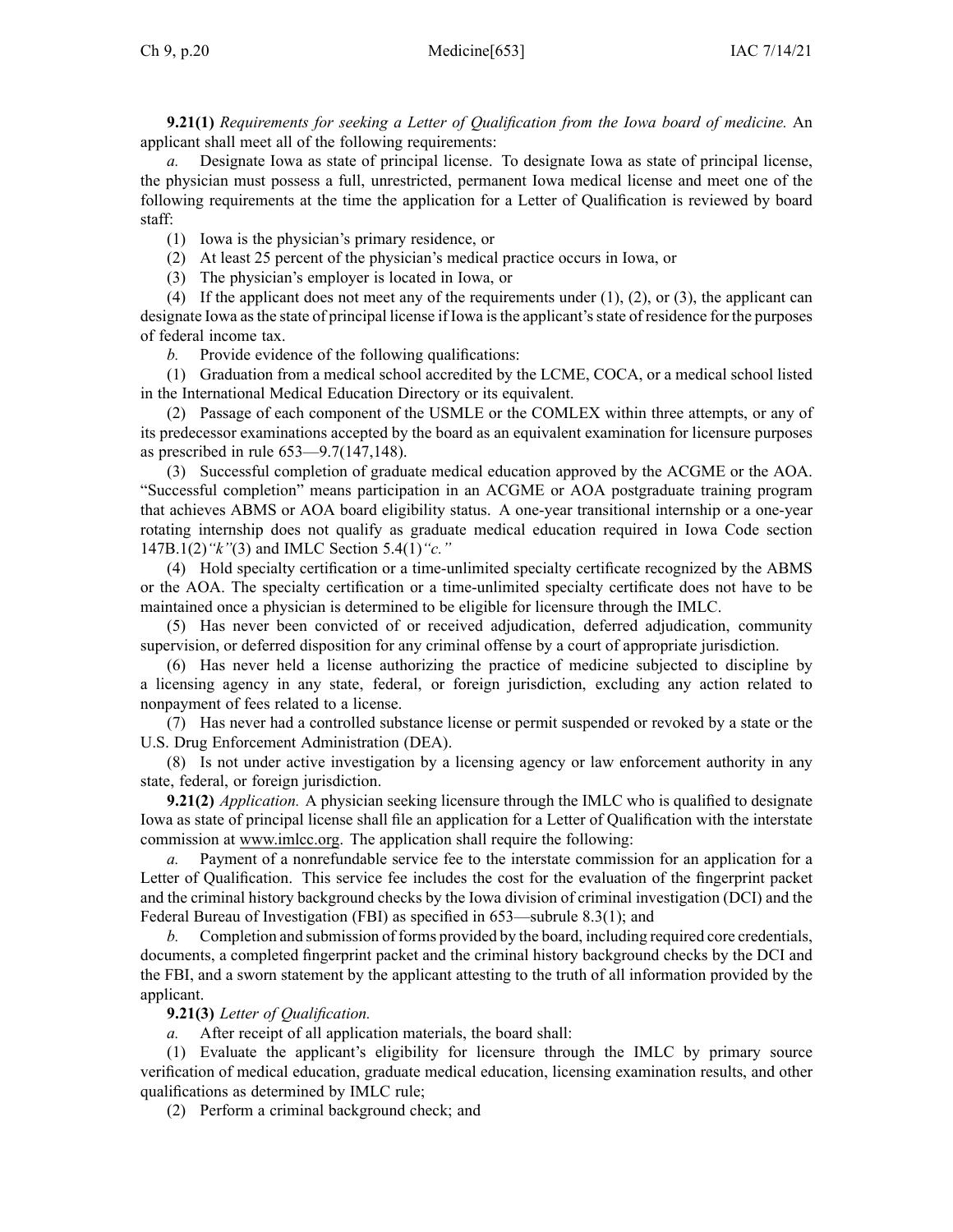(3) Issue <sup>a</sup> Letter of Qualification to the applicant verifying or denying the applicant's eligibility. The applicant may appeal <sup>a</sup> determination of eligibility to the Iowa board of medicine within 30 days of issuance of the Letter of Qualification according to the processes outlined in rule 653—9.17(147,148).

*b.* The Letter of Qualification is valid for <sup>a</sup> period of 365 days from its date of issuance to reques<sup>t</sup> licensure in <sup>a</sup> member state. During this period, the physician must maintain eligibility to claim Iowa as the state of principal license or designate <sup>a</sup> new state of principal license.

**9.21(4)** *Expedited licensure.* Physicians who have <sup>a</sup> valid Letter of Qualification may obtain licensure in Iowa through the IMLC. To obtain <sup>a</sup> permanen<sup>t</sup> Iowa license through the IMLC, <sup>a</sup> qualified physician shall:

*a.* Complete the application process at the IMLC's website, [www.imlcc.org](http://www.imlcc.org).

*b.* Pay the licensure fee specified in 653—subrule 8.3(2) and any service fees that are required by the IMLC.

*c.* Comply with the continuing medical education requirements of the board, including mandatory trainings specified in 653—Chapter 11.

**9.21(5)** *Validity of <sup>a</sup> license issued through the IMLC.* A license issued through the IMLC is valid for <sup>a</sup> period consistent with other permanen<sup>t</sup> licenses issued by the board. An Iowa license issued through the IMLC shall be deemed terminated if the licensee fails to maintain <sup>a</sup> state of principal license.

**9.21(6)** *Disciplinary actions against licenses issued through the IMLC.*

*a.* Physicians holding an Iowa license issued through the IMLC are subject to the laws and rules governing the practice of medicine in Iowa.

*b.* Any disciplinary action taken by another member board of the IMLC against <sup>a</sup> physician licensed through IMLC shall be deemed unprofessional conduct which may be subject to discipline by the board in addition to any other violation of the board's rules deemed appropriate by the board.

*c.* If <sup>a</sup> license issued through the IMLC to <sup>a</sup> physician is revoked, surrendered, or relinquished in lieu of discipline, or suspended by <sup>a</sup> member board of the IMLC, then the physician's Iowa expedited license is automatically and immediately suspended, without further action needed, for <sup>a</sup> period of 90 days upon entry of an order by the board. The 90-day suspension may be terminated early by the board.

*d.* Any disciplinary action taken by another member board not in the state of principal license may be deemed conclusive as to the matter of law and fact decided, and the board may either impose the same or lesser sanctions against the physician so long as such sanctions are consistent with the board's laws and rules or pursue separate disciplinary action against the physician pursuan<sup>t</sup> to the board's laws and rules.

*e.* If the Iowa board, as the physician's state of principal license, revokes or suspends the physician's license, or accepts <sup>a</sup> license surrender in lieu of discipline, then all licenses issued to the physician through the IMLC shall automatically be placed, without further action necessary by any member board, on the same status. If the Iowa board subsequently reinstates the physician's license, the licenses issued by the other member boards shall remain encumbered until the member boards take action to reinstate the licenses.

**9.21(7)** *Renewal of license issued through the IMLC.* To be eligible for renewal of <sup>a</sup> license issued through the IMLC, <sup>a</sup> licensee shall:

*a.* Complete an online renewal application on <sup>a</sup> form provided by the IMLC at [www.imlcc.org](http://www.imlcc.org).

*b.* Complete an attestation that the licensee:

(1) Maintains eligibility to designate <sup>a</sup> state as the state of principal license, pursuan<sup>t</sup> to paragraph 9.21(1)*"a"*;

(2) Maintains <sup>a</sup> full and unrestricted license in the designated state of principal license;

(3) Has not been convicted of or received adjudication, deferred adjudication, community supervision, or deferred disposition for any offense by <sup>a</sup> court of appropriate jurisdiction;

(4) Has not had <sup>a</sup> license authorizing the practice of medicine subject to discipline by <sup>a</sup> licensing agency in any state, federal or foreign jurisdiction, excluding any action related to nonpaymen<sup>t</sup> of fees related to <sup>a</sup> license;

(5) Has not had <sup>a</sup> controlled substance license or permit suspended or revoked by <sup>a</sup> state or the U.S. DEA.